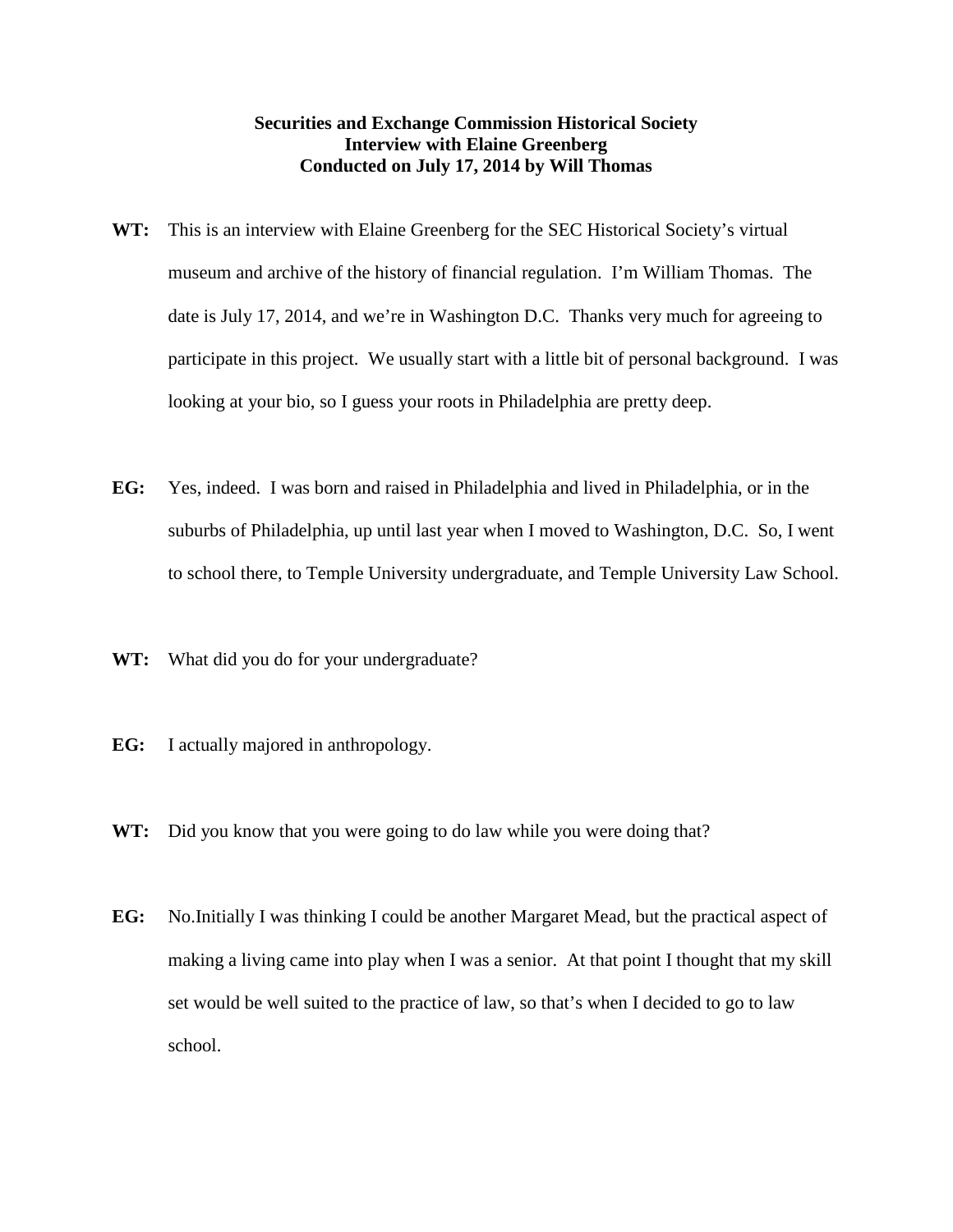- **WT:** So you got your BA, I see, in '82. Then did you go right on to law school after?
- **EG:** Yes, I went on to law school. I started law school in '83.
- **WT:** At Temple there.
- **EG:** Yes.
- **WT:** Tell me a little about that experience. Did you think about going into securities at that time?
- **EG:** Not until the spring semester of my third year.So coming down the home stretch, I hadn't really found an area in particular that I would like to focus in on with respect to the law, until I took a course in securities regulation that was taught by Professor Jan Pillai. That was in the spring of '86, I believe, and at that point I was introduced to such wonderful statutes as Section 10(b) and Rule 10b-5 and Section 17(a), and I thought this is a really interesting area. I could see myself going into practice in securities regulation, in that field. That's where my interest got piqued in this whole securities industry.
- **WT:** Did you have a notion of doing some sort of regulation all along, or doing something with the government sector, or were you pretty open?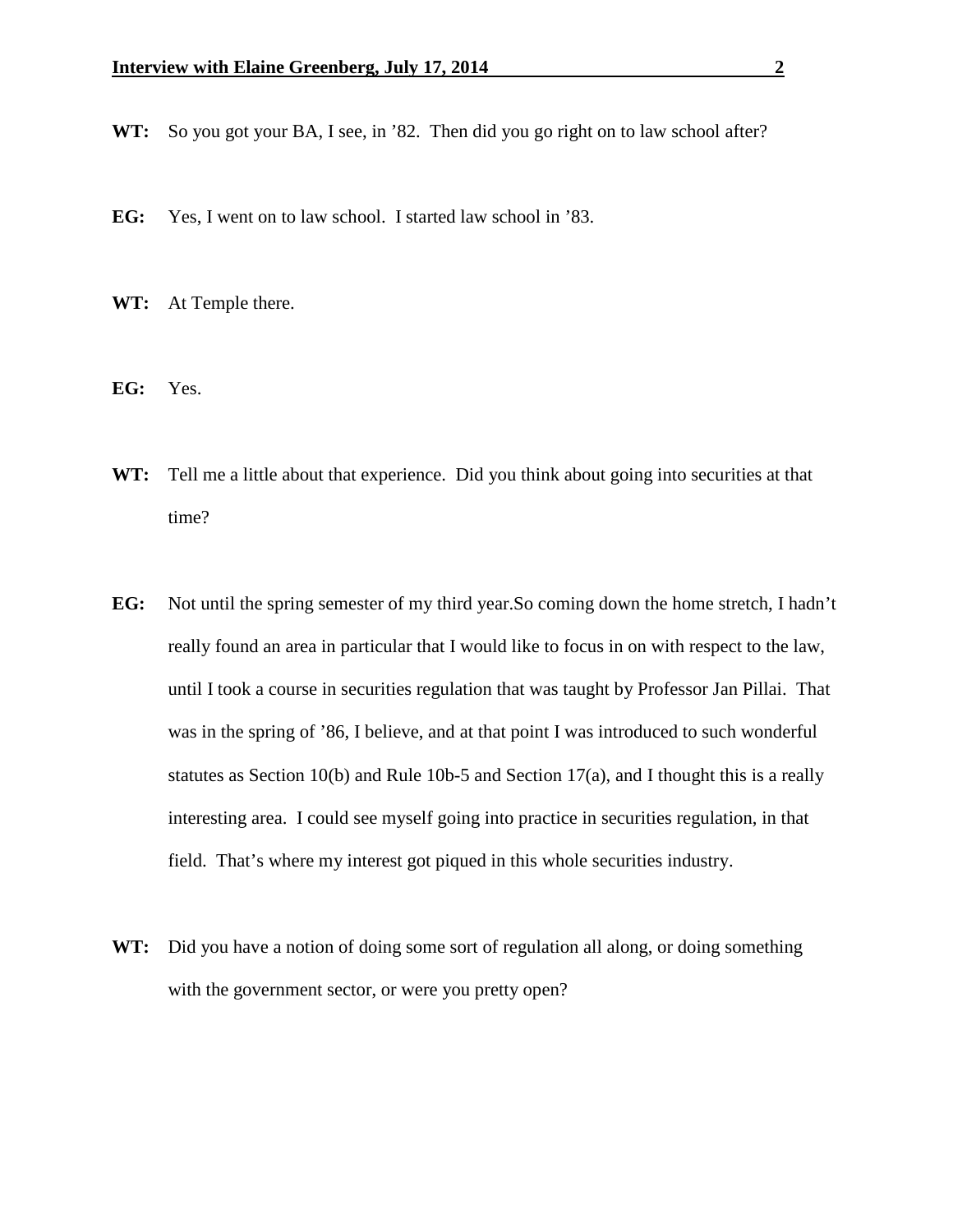- **EG:** Well, I thought if I'm interested in securities regulation, the first place I should begin looking would be the Securities and Exchange Commission. And, as it so happened, there was an SEC office in Philadelphia, so I applied basically right out of law school and I got hired. It was as simple as that back in the mid-to-late '80s, so I was very fortunate to be hired, and that was my first choice, to go the SEC. So that is when my career began and I started as a staff attorney in the Philadelphia office of the SEC.
- WT: I have to ask I talked to Kit Addleman this past fall, did you know her there?
- **EG:** I certainly did. We were both staff attorneys in the Philadelphia office, which was a very small office at the time. It consisted of just a couple of branches of staff attorneys, and we were all very friendly with each other because we were such a small group. At the time she was known as Katherine Smith, before she became Kit Addleman.
- **WT:** Did you start out, then, doing enforcement work?
- **EG:** That's exactly what I started out doing. And actually I was in the Division of Enforcement throughout my entire career at the SEC, so that was really my home.
- **WT:** Tell me about some of the cases that you were working on and your role in building those cases.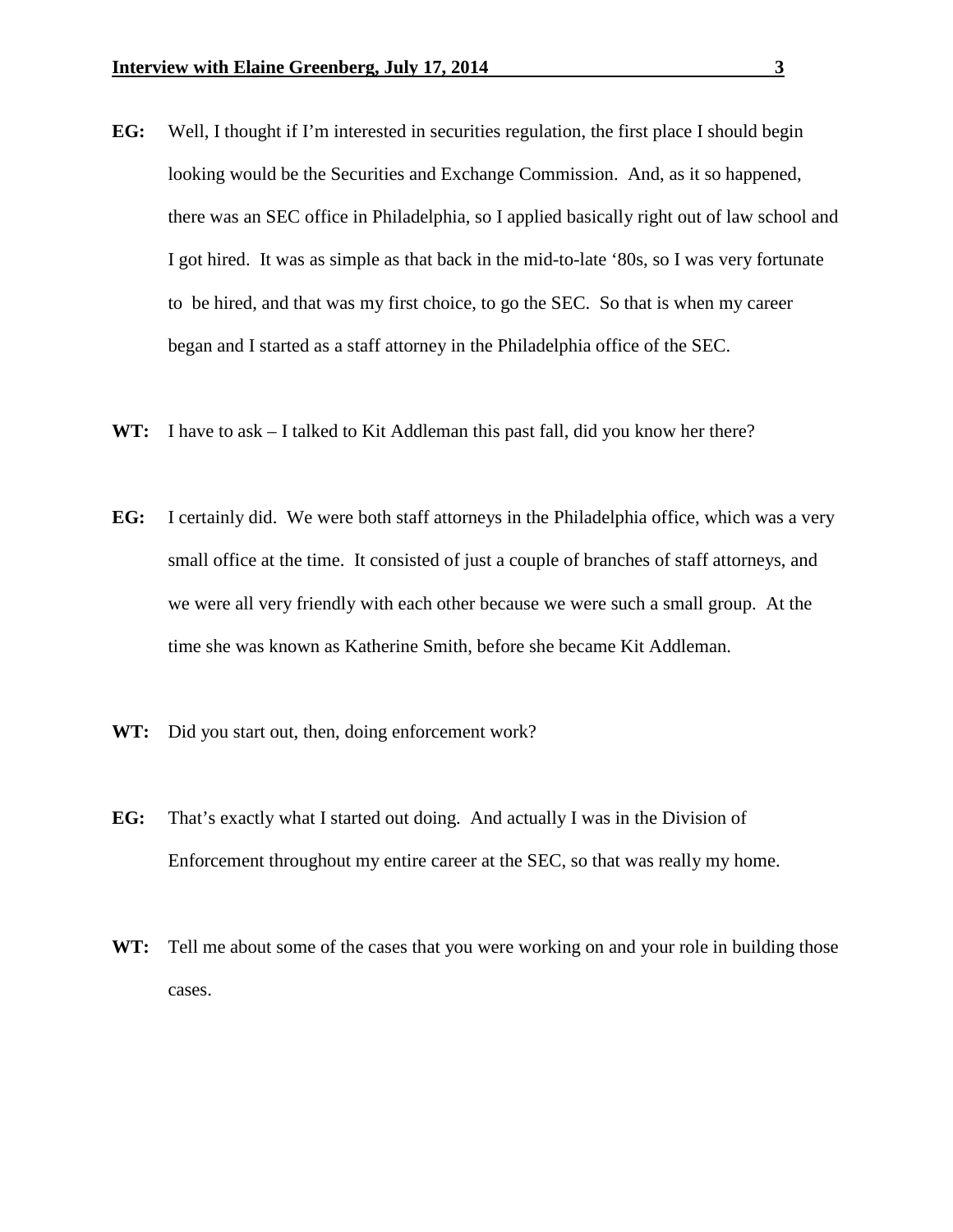- **EG:** I started doing every sort of investigation that the SEC does, from investigating financial fraud, insider trading, market manipulation, broker-dealer fraud, investment advisor/investment company fraud – it really ran the full panoply of investigations that the SEC conducts with regard to the Enforcement Division.
- **WT:** Were the cases put together by the whole team there in the Philadelphia office, or were they divided up?
- **EG:** Typically each staff attorney had a docket of cases, and you were responsible for conducting the investigations, reviewing documents, taking testimony. Sometimes your branch chief would be there with you assisting you in testimony, but for the most part, as a staff attorney, you really were pretty autonomous in terms of conducting the investigations.

Ultimately, when it came time to determine what to do, whether or not to pursue an enforcement action, at that point you would begin to draft, what I'm sure you've heard about, the action memorandum, and that process would be more of a collaborative process together with your branch chief and others in the chain of command.

WT: Were you then given that responsibility right from the beginning, or was there a sort of breaking-in period?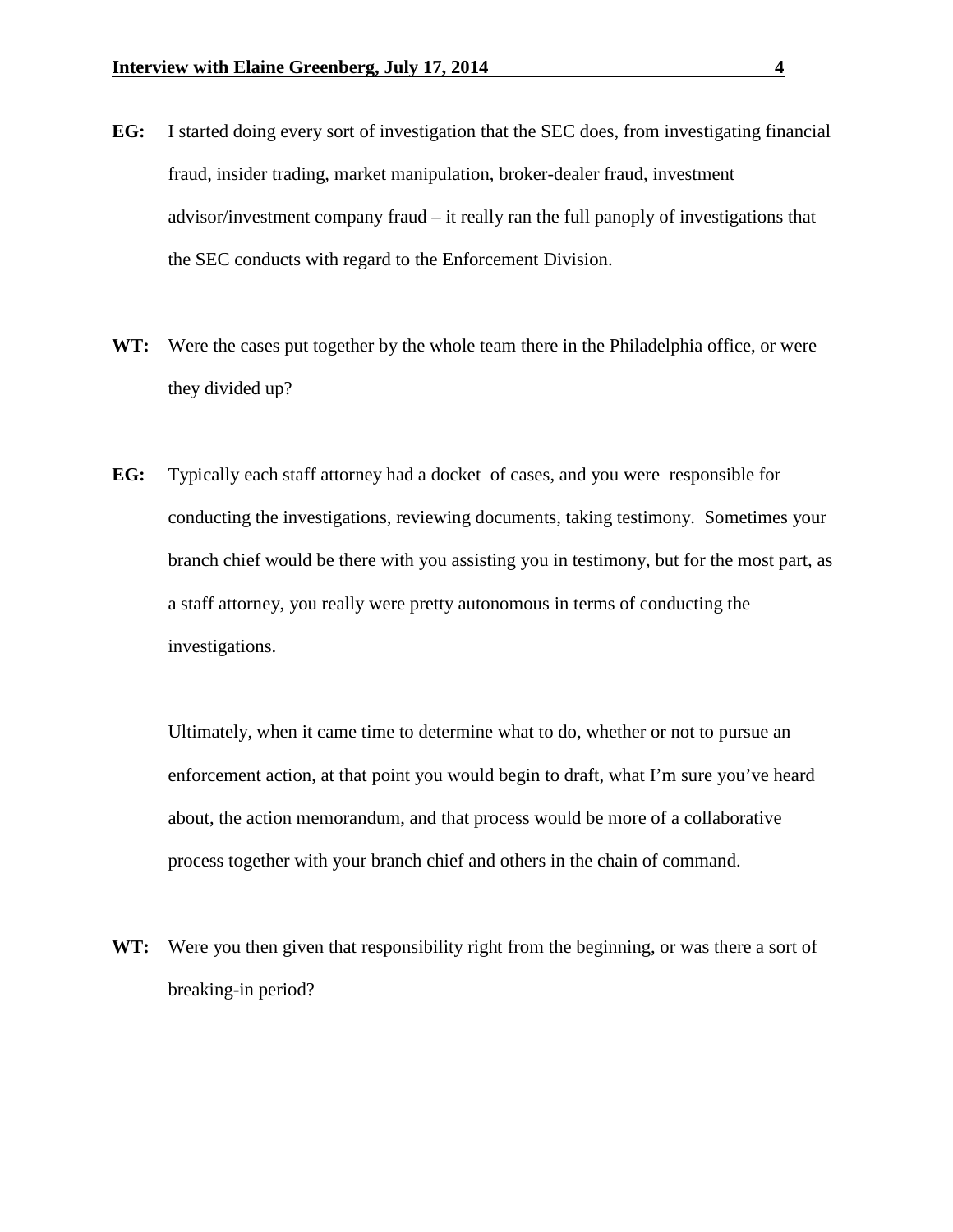**EG:** Yes, I really was given that responsibility. I remember a couple of the cases, it was essentially: here are boxes of documents, here's your conference room to go sit in to go through the documents and see what you think. It was great for me to just come in and t really conduct an investigation from the ground up.

Of course, if I had questions and did not understand something because I was new, there would be people there that I could consult with, both within the Philadelphia office as well as throughout the Commission. People were only a phone call away. Although, when I first started at the SEC I did have to share a phone with my office mate, so (laughter) it was a little bit of a technical challenge. But, for the most part, people were collegial and open to getting calls from those of us out in the regions.

- **WT:** That sounds like a tremendous opportunity for quick learning.
- **EG:** It was really an extraordinary opportunity to have that responsibility and to really try to understand and learn the securities laws.
- **WT:** So where would the cases from the Philadelphia branch office specifically come from?
- **EG:** They would come from any variety of sources, which is typical as of today. You can get a complaint from somebody from outside of the SEC; you could read something in the newspaper that could pique your interest. Also, each regional office has an examination program so there are examiners that go out and conduct exams of regulated entities,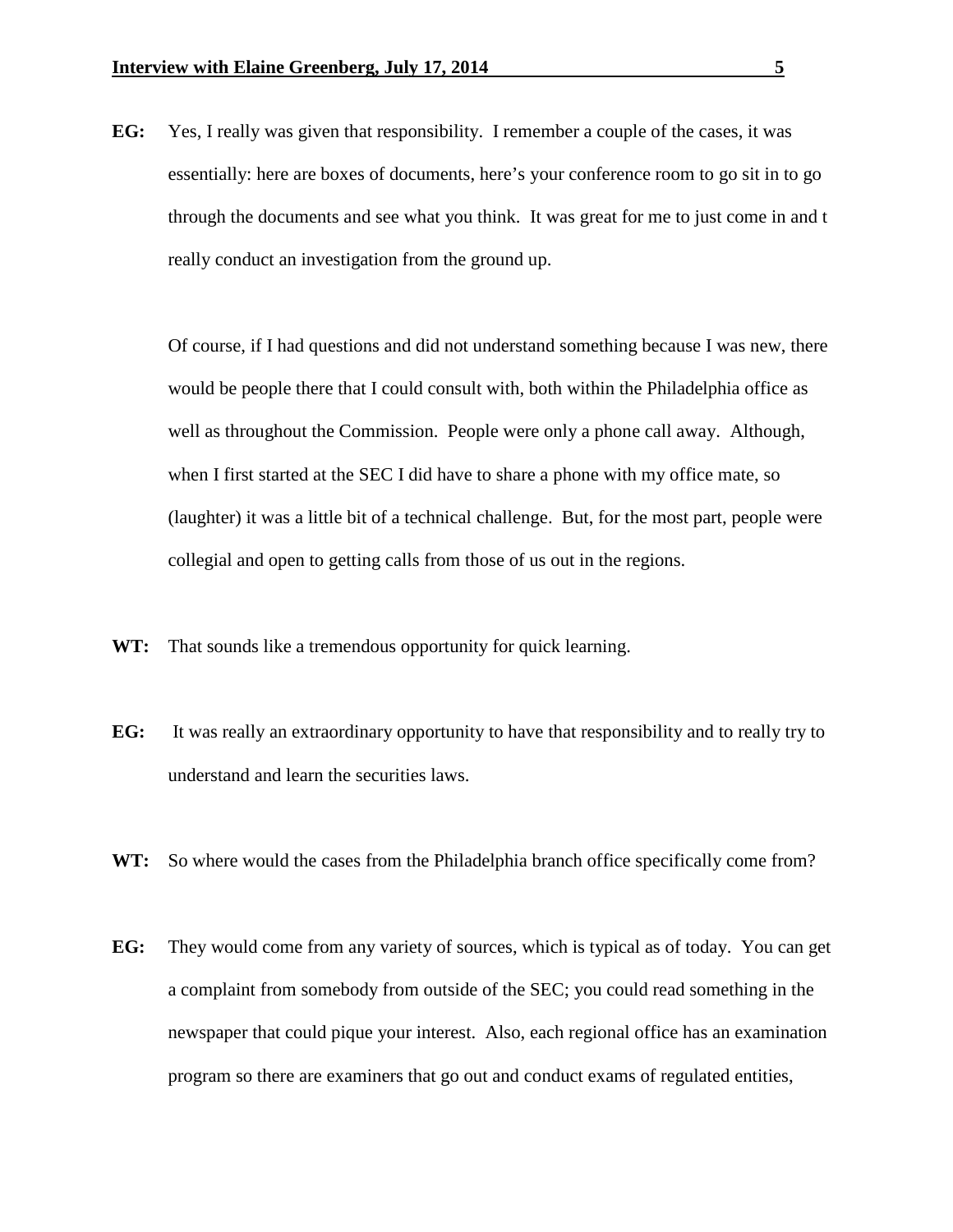broker-dealers, investment companies, investment advisors, for example, looking at their books and records. And sometimes there are problems that they uncover, and, if they're significant enough, they would refer those situations over to the Division of Enforcement, and we would then conduct an investigation as a result of a referral from the examination folks.

- **WT:** Regionally, was it pretty much centered on Philadelphia?
- **EG:** It was the mid-Atlantic region, which covers Pennsylvania, Delaware, Virginia, West Virginia, Maryland, as well as the District of Columbia, so there was some overlap between the jurisdiction of the Philadelphia regional office and the actual headquarters of the SEC.
- **WT:** Was there much communication with the Division of Enforcement in D.C.?
- **EG:** Yes. I would say that there was at a certain point in time in the stage of an investigation.As I said before, once you get to the point where you think you may want to pursue bringing an enforcement action, you begin drafting the action memorandum that would recommend enforcement action to the Commission itself. At that point, after our regional office would prepare an initial draft of the memo, it would then get sent to Washington to be reviewed by the various divisions who would have an interest in the subject matter, as well as the office of General Counsel. Then, from there it would go on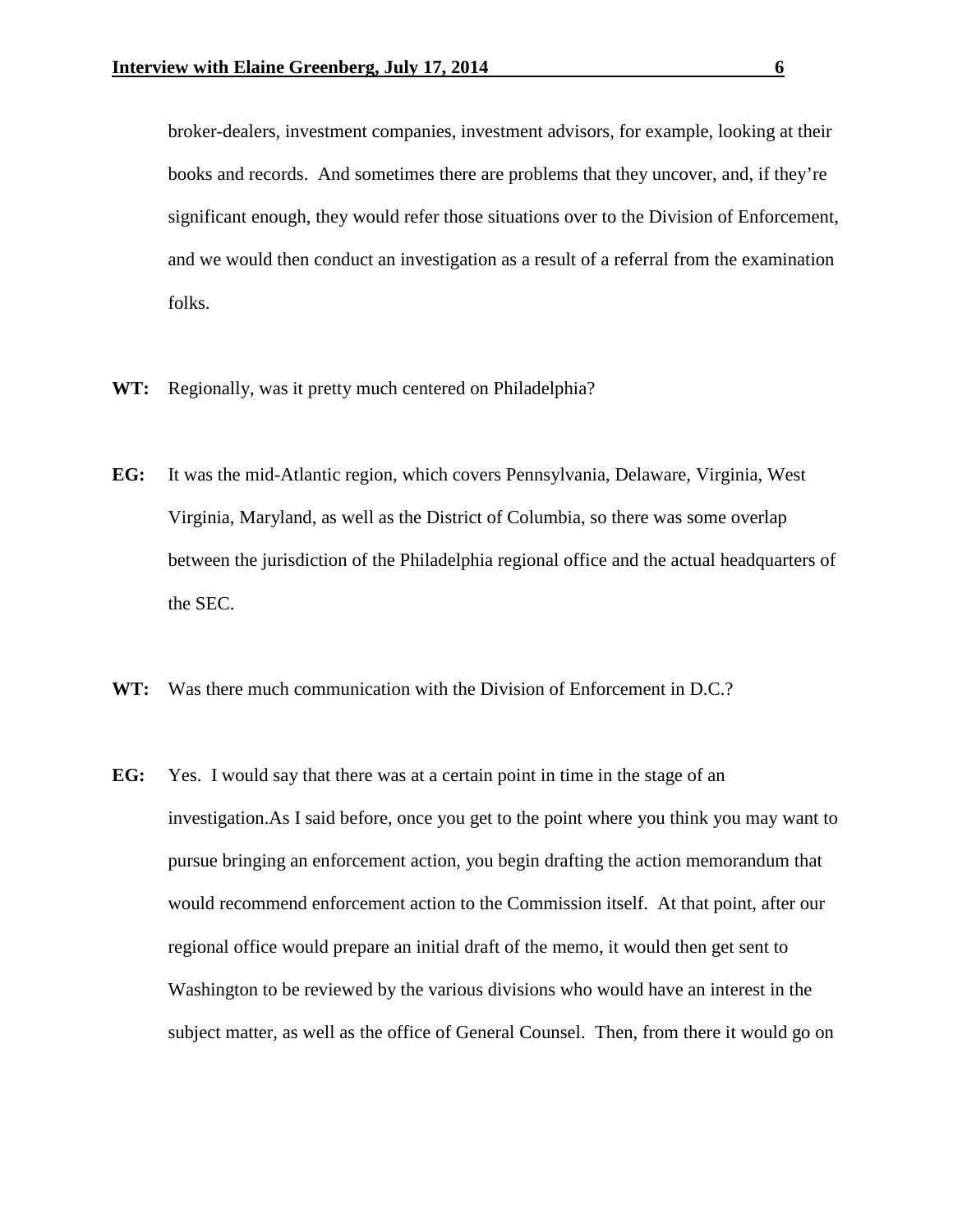to various counsels for the commissioners, and ultimately would go to the Commission itself.

The highlights of any staff attorney's career at the SEC is that moment where the case that you've spent a couple of years investigating gets to the Commission itself for a vote. Because we were close to Washington, being in Philadelphia, we were able to, for the most part, take the train and travel to Washington and actually participate in the closed meeting session of the Commission where they would ask you questions about the enforcement recommendation, and hopefully at the end of the process they would vote in your favor and agree that an enforcement action was warranted.

- **WT:** So, of course, the big things in the main Division of Enforcement when you arrived there were the big insider trading cases, Savings and Loan crisis as well. Did any of that have resonances in the Philadelphia office?
- **EG:** Sure. Insider trading, there were those types of investigations at that time, and actually continuing throughout my entire tenure. The Philadelphia office pursued many insider trading investigations, and also financial type cases, financial fraud, various types of corporate disclosure problems. So they really were very varied in terms of the subject matter of the types of investigations that we conducted.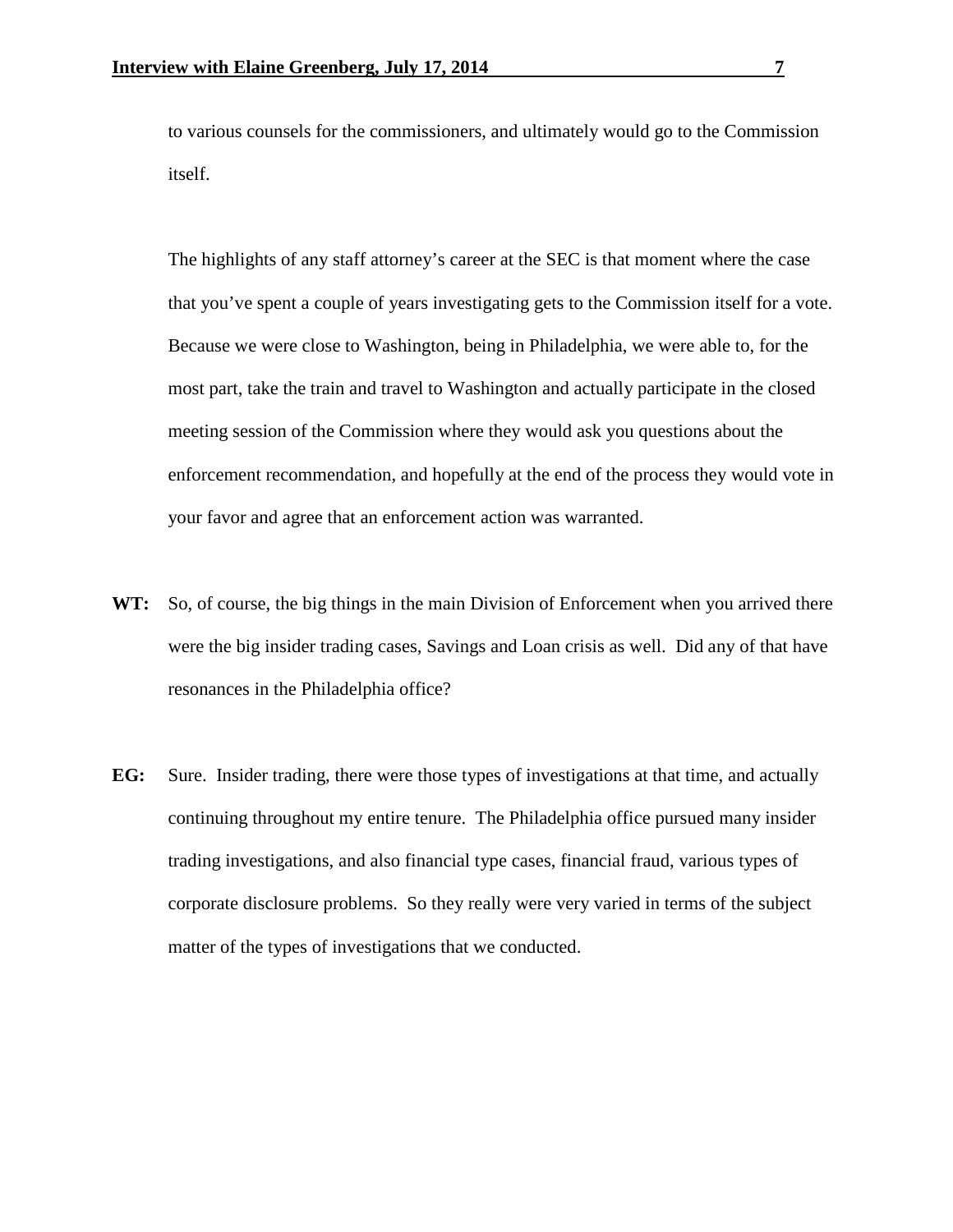- **WT: A**s there was a switch at the top of the Enforcement Division from Gary Lynch to Bill McLucas, was there a difference in approach that you could sense at the regional office level?
- **EG:** During my tenure at the SEC, I worked under, I believe, eight different enforcement directors and nine different SEC Chairmen, and certainly with regard to individual preferences and ideas, and also maybe what was going on generally in the industry at the time, there were objectives and priorities and goals that varied throughout the course of my entire tenure at the SEC. But, for the most part, if something came to our attention that was problematic and could be a possible violation of the federal securities laws, we would open an investigation and continue to investigate. During the course of my time, I would say that priorities and objectives did vary, but there was always a good mix of cases that I was able to investigate during those times.
- WT: So, of course, this interview is being done as part of our series on municipal securities. Could you tell me how you first became involved with the muni world?
- **EG:** Certainly. So, my first municipal securities investigation had to do with yield burning, and that was back in the late '90s. I was responsible for bringing the first settled yield burning action against a bank called Meridian Securities, which at the time was actually taken over by CoreStates Bank. It was the first settled yield burning case that the Commission had brought.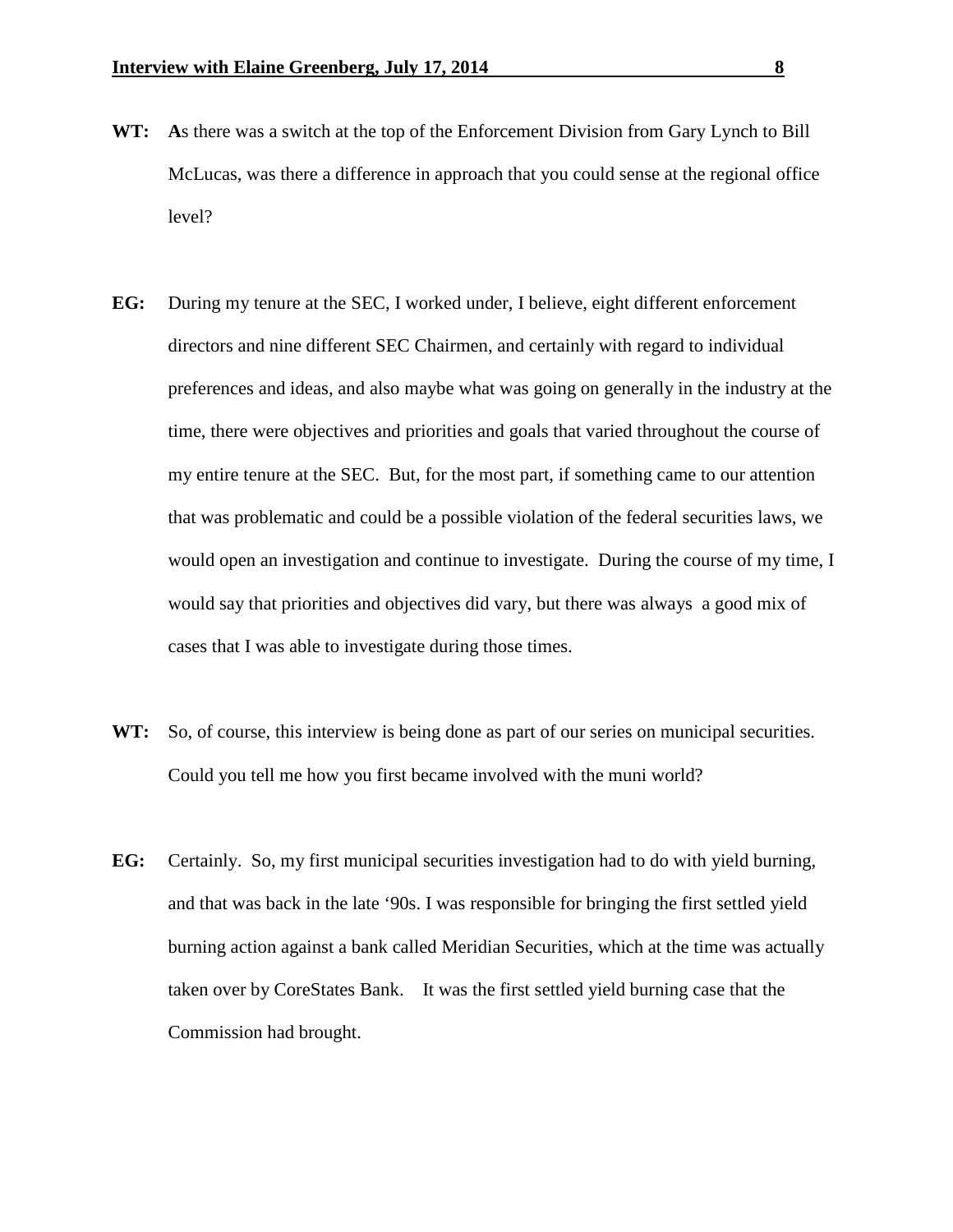Yield burning, at the time, involved fraudulent conduct by broker-dealers who would excessively mark up Treasury securities in order to what was called "burn down the yield." There are certain restrictions on the amount of arbitrage that can be earned with regard to municipal securities and investments, so that you can't earn a higher yield on the investments than you would on the underlying bonds, and so these brokers excessively marked up Treasury securities in order to burn down the yield. That was illegal. It constituted a fraud.

This investigation was the result of a global investigation that was also being conducted by the Internal Revenue Service, as well as the U.S. Attorney's Office for the Southern District of New York. There was a qui tam action that was filed in the Southern District of New York and the government intervened.So the global settlement that occurred at the time, back in 1998, was a global one that would settle all of the different government interests. CoreStates ended up paying several million dollars in order to settle and resolve that. And what's interesting is, at the time, the U.S. Attorney for the Southern District of New York that worked on this matter was Mary Jo White, who's the current Chair of the  $SEC - so$  an interesting bit of history.

**WT:** Did you become specialized in municipal securities enforcement issues at that time?

**EG:** At that time I would say it piqued my interest, and I thought that this area was one that I would like to continue to be involved in. And so I always looked for opportunities to have municipal securities cases as part of my overall docket of cases from that point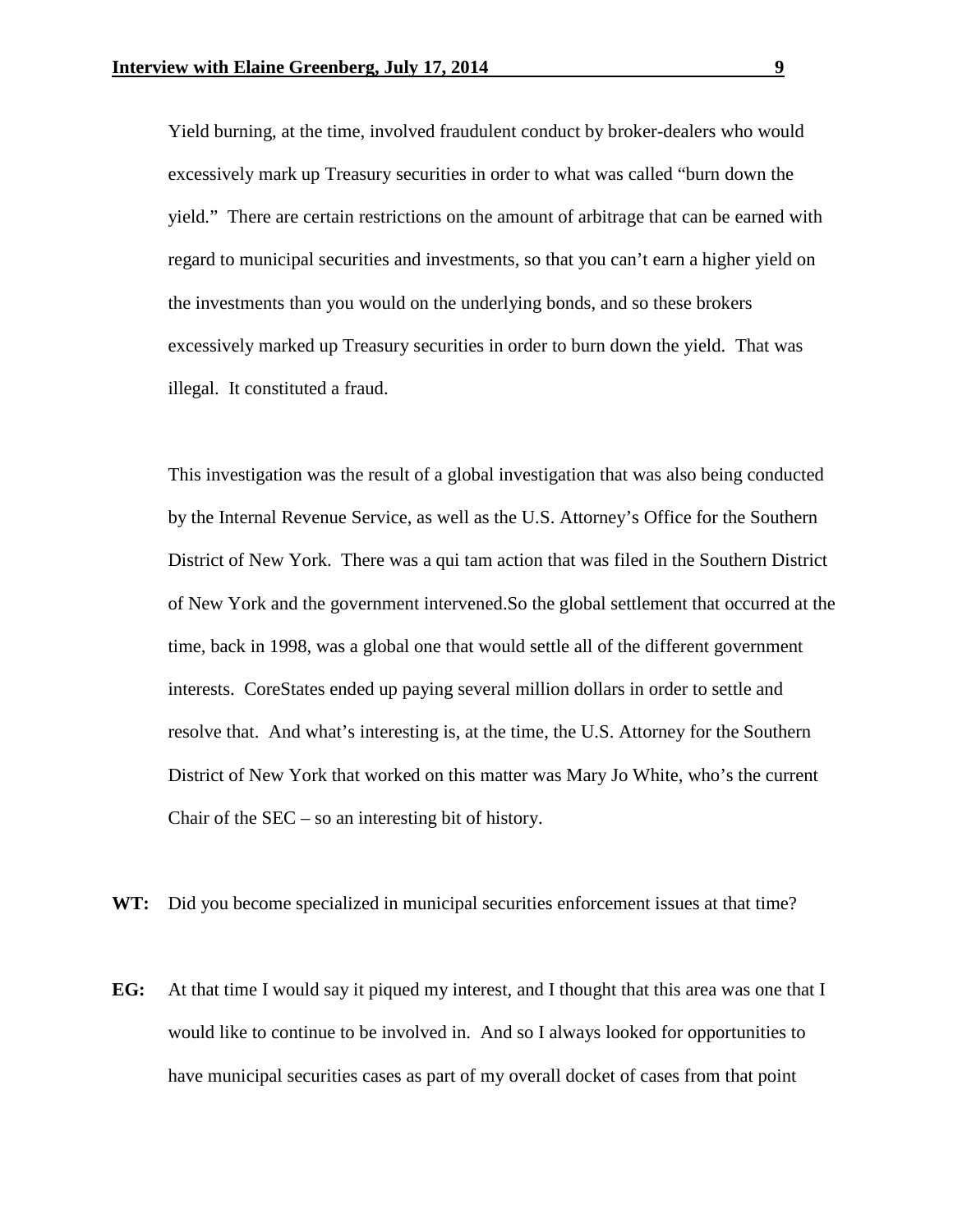forward. I thought that this area was such a unique area. Municipal securities are very thinly regulated, unlike the other securities overseen by the SEC that are corporate securities. The SEC does not have direct regulatory authority over municipal securities. They're exempt from the registration and reporting provisions of the federal securities laws, and essentially the only tool that the SEC has is the anti-fraud provisions of the federal securities laws. But the SEC can indirectly regulate municipal securities through broker-dealers who sell municipal securities, or investment advisors that may be involved in municipal securities because the SEC does regulate those entities. But in terms of direct regulation over municipal issuers, the SEC does not have that.

- **WT:** So, I was speaking with Paul Maco about some of these issues, and he of course mentioned your work, and he also said there was somebody you worked with named Mark Zehner, who's not on our list of people to talk to, unfortunately. Could you tell me a little bit about him?
- **EG:** Sure. Well, Mark started at the SEC in Washington as an attorney fellow under Paul Maco. I first became introduced to Mark as a result of the yield burning cases, and that's when we first started to talk munis together. After his two-year stint was over in Washington, he wanted to transfer to the Philadelphia office. He's actually from Philadelphia, so during the two years that he was working in D.C. he actually commuted from Philadelphia to D.C. As an attorney fellow you have a two-year commitment, so after that he came to work for the Philadelphia office, and from that point forward we worked together and we brought municipal securities cases together. We looked to bring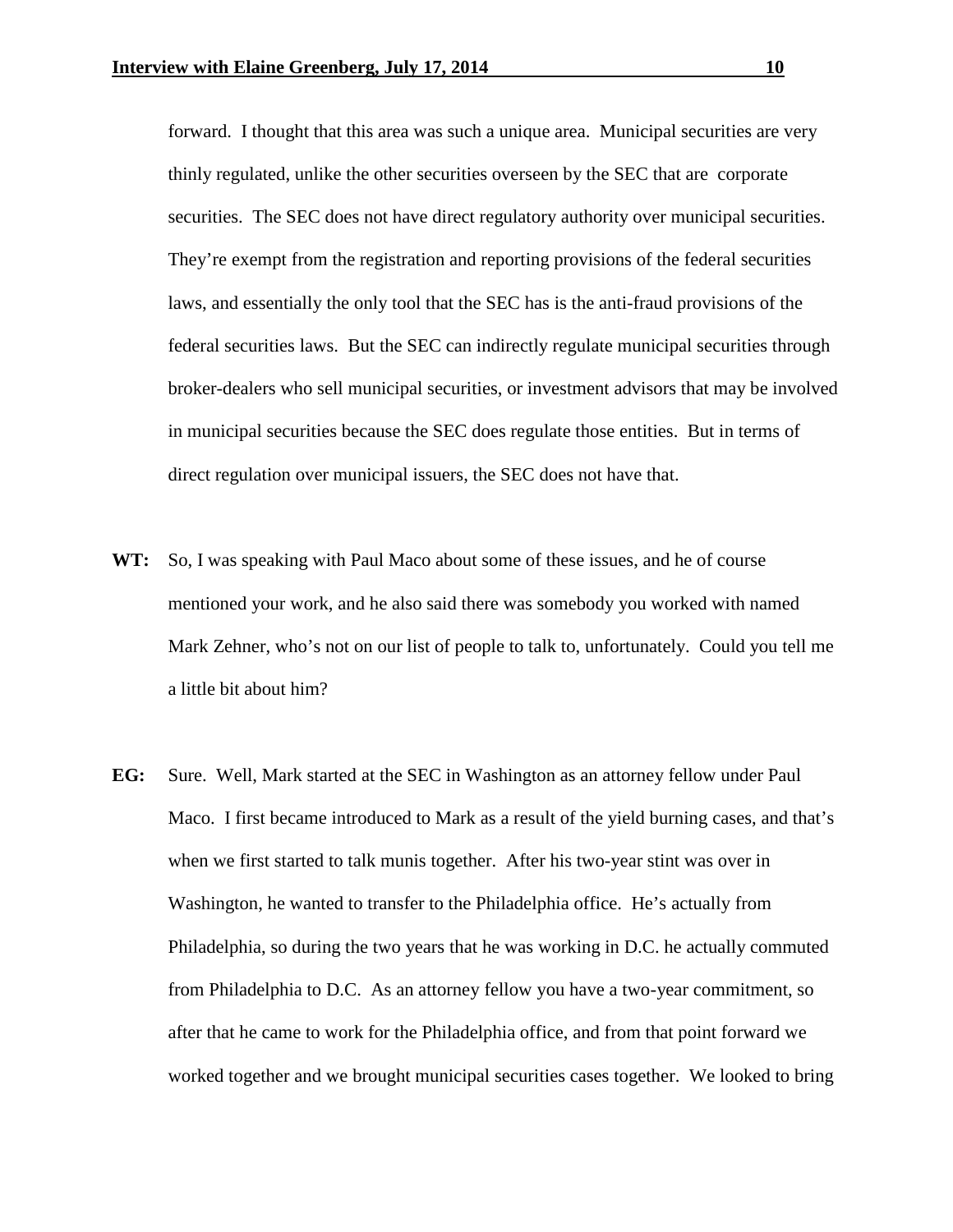cases that would have impact on the industry, and eventually that led to the formation of the specialized unit for municipal securities and public pensions.

- **WT:** That was in 2010?
- **EG:** Exactly.
- WT: One of the other things that Paul was telling us is that they were trying to use enforcement cases to sort of tell a legal story, and I guess in a certain sense to clarify SEC's policy, especially on the applicability of the anti-fraud provisions. Was that something that was perceptible where you were coming from?
- **EG:** Absolutely. That was the whole reason for pursuing enforcement action. Because the SEC had such limited authority, as I said, to regulate this industry, the vehicles through which the SEC's views on what was acceptable conduct in the markets many times were brought out through the enforcement actions.
- **WT:** Going back to the yield burning cases, were those primarily done out of your office, or were they out of Washington? How was that divvied up?
- **EG:** The first yield burning case was brought out of the Philadelphia office. That was the settlement that I talked about with Meridian Securities/CoreStates. That case actually served as the model for global resolution of the yield burning cases that came after that.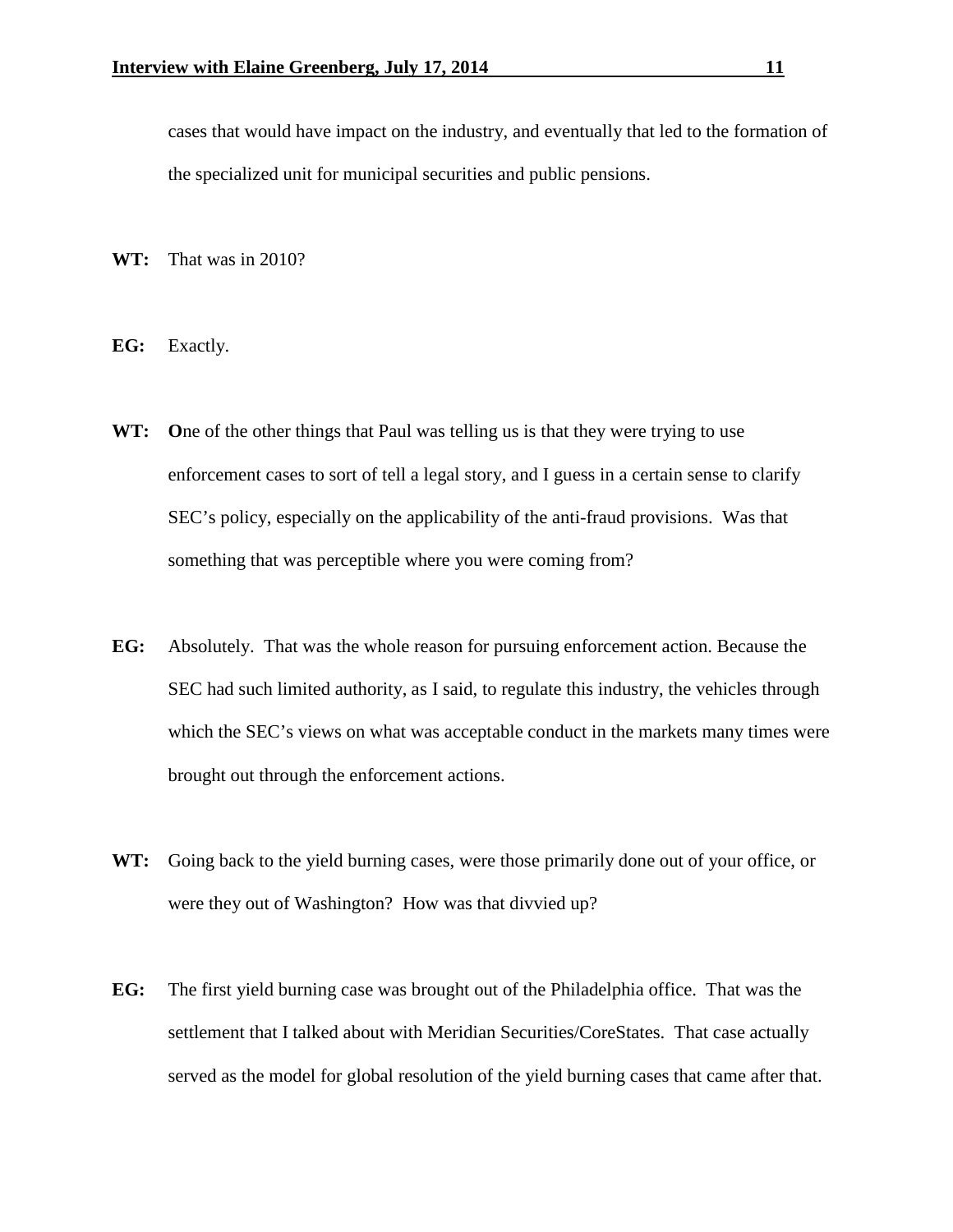After Meridian, there were several other yield burning actions that were brought, mostly coordinated out of Washington.

- **WT:** How do you build a yield burning case? How do you establish I guess that the markups were actually quite extraordinary. I suppose there was a fair amount of obviousness there, but maybe you could bring me through the process.
- **EG:** Any of these sorts of cases require both the investigation of the facts to determine what happened – like any enforcement investigation, you look at documents, you take sworn testimony, you try to determine who knew what, who did what, and just get a baseline of what the facts are. Then you have to perform the legal analysis, apply the law to the facts, and try to make a determination whether or not the federal securities laws were in fact violated.

So with most of the municipal securities cases that I was involved in, most of them were cases of first impression. There were novel issues. They were situations where the SEC had never brought an action in this area before, so we were developing a lot of the case law, which was an extraordinary opportunity as a lawyer to be part of that effort, to develop the case law and to bring cases of first impression. Of course, they had to be legally sound and have a basis for applying the law to the facts.

But the anti-fraud provisions are fairly broad, intentionally. Materiality isn't defined, for example, and so there is latitude to be able to look at novel fact patterns, novel situations,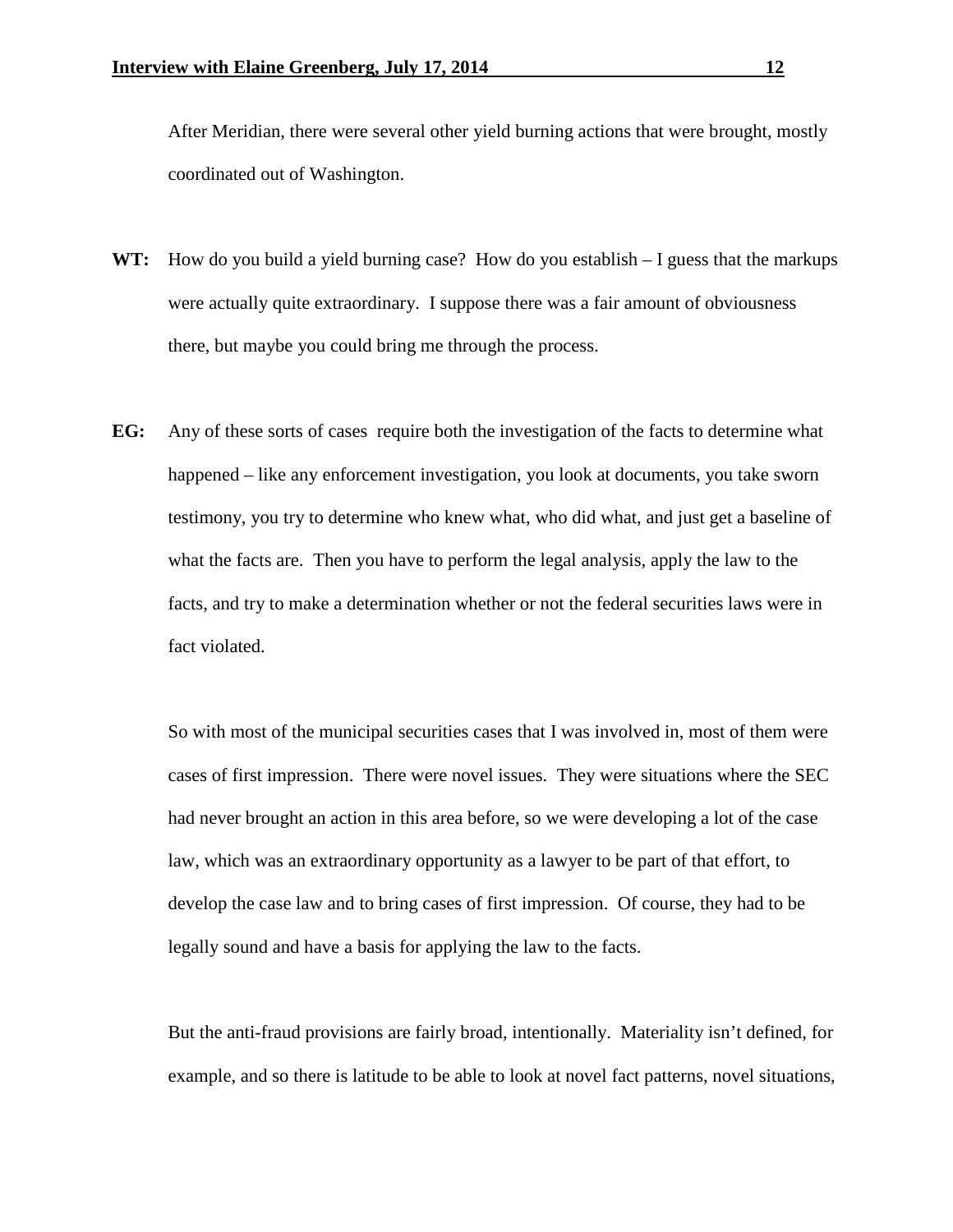instances where there was really no precedent, and be able to apply a lawyerly analysis to determine that there were in fact violations of the federal securities laws.

- **WT:** In establishing the facts of the case, was the legendary opacity of the muni market at all a barrier? Of course, the treasuries are the things that are being marked up, so maybe that doesn't apply, but I'll leave that to you to tell me.
- **EG:** I think with regard to many of the investigations, not just the yield burning cases, because of the lack of transparencyand the opacity of the market, we were in the position of trying to pierce through that to try to determine exactly how the mark-ups occurred, what exactly was the thinking behind it. Were these individuals intentionally committing fraud? What were the different markups and were they in fact excessive? And, looking at the full range of conduct, did it give rise to a violation of the federal securities laws? I would say it wasn't just the yield burning cases, but most of the cases that I ended up investigating in the municipal securities space – you had to really figure out what exactly was going on, try to uncover the facts, and determine, whether you have sufficient evidence to prove a violation of, typically, the anti-fraud provisions of the federal securities laws.
- **WT:** How quickly did it become apparent that yield-burning was a fairly widespread practice within the industry?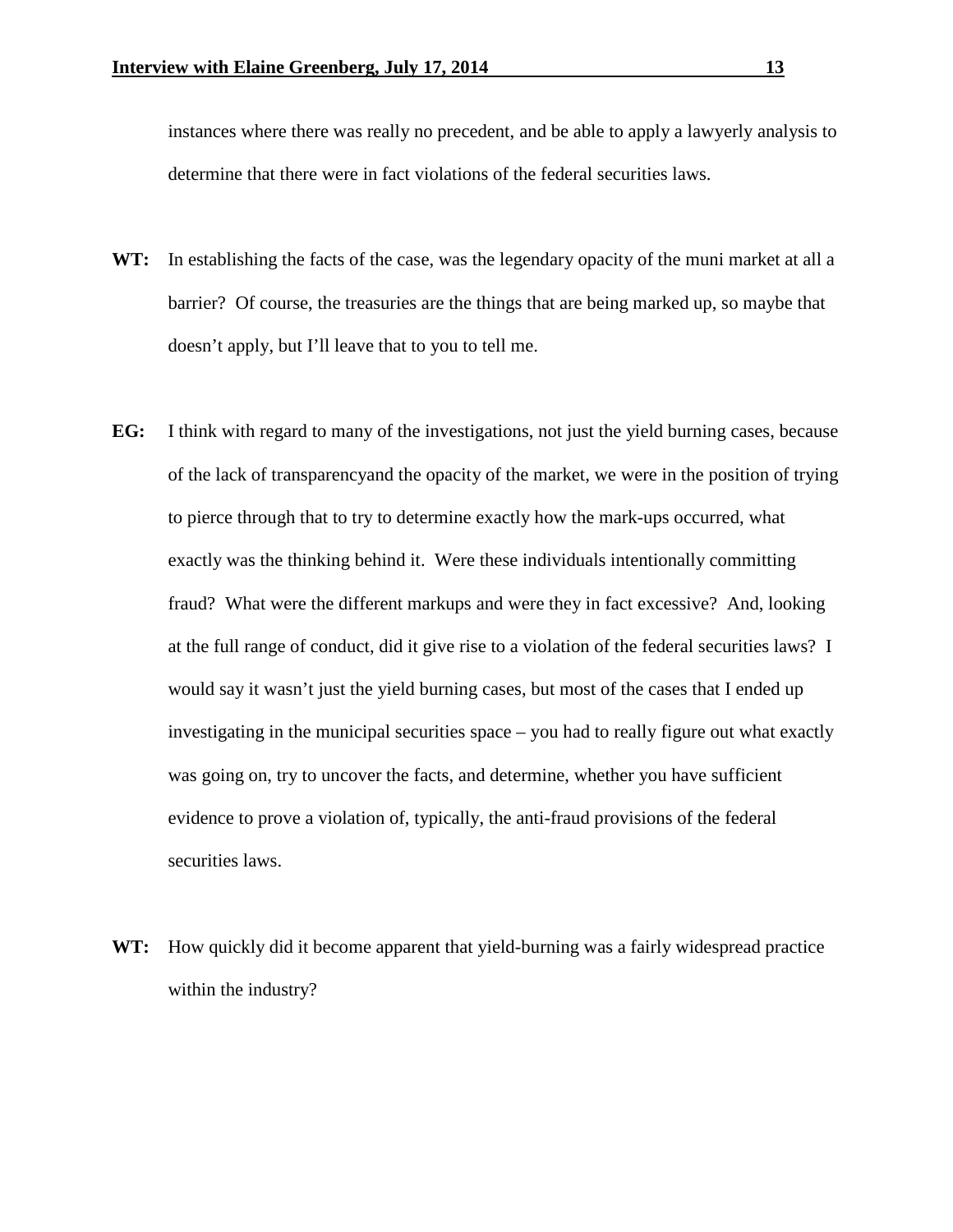- **EG:** Well, it was interesting, because, as I said, there was a qui tam case that was filed by Michael Lissak who himself had engaged in the yield burning. And as part of his qui tam action, he was in the position of cooperating with the federal government to demonstrate that there was in fact a violation going on. That was part of his effort, working with the U.S. Attorney's Office, to demonstrate that this in fact was a widespread scandal that was occurring at the time.
- **WT:** When it comes to the New York banks that were partaking of this, was that handled out of your office, or was the New York office or D.C.?
- **EG:** I think D.C. was really the one that coordinated the effort with the other banks and the resolution that occurred thereafter. As we're talking about yield burning and the big banks – years later, yield burning II, as I like to refer to it, occurred where there were the bid rigging cases that were actually brought out of the Philadelphia office, as well as part of the effort of the unit that was formed. We can maybe talk about that when we get to the formation of the unit. But it's interesting to observe that the yield burning cases that were brought back in the late '90s – years later, there ended up being another scandal that entailed violations of Treasury regulations and bidding for securities in that context. In the later context, it involved guaranteed investment contracts, not Treasury securities, but it had to do with reinvestment of bond proceeds. So it was similar in that you're still dealing with , impermissible arbitrage and jeopardizing the tax-exempt status of the bonds.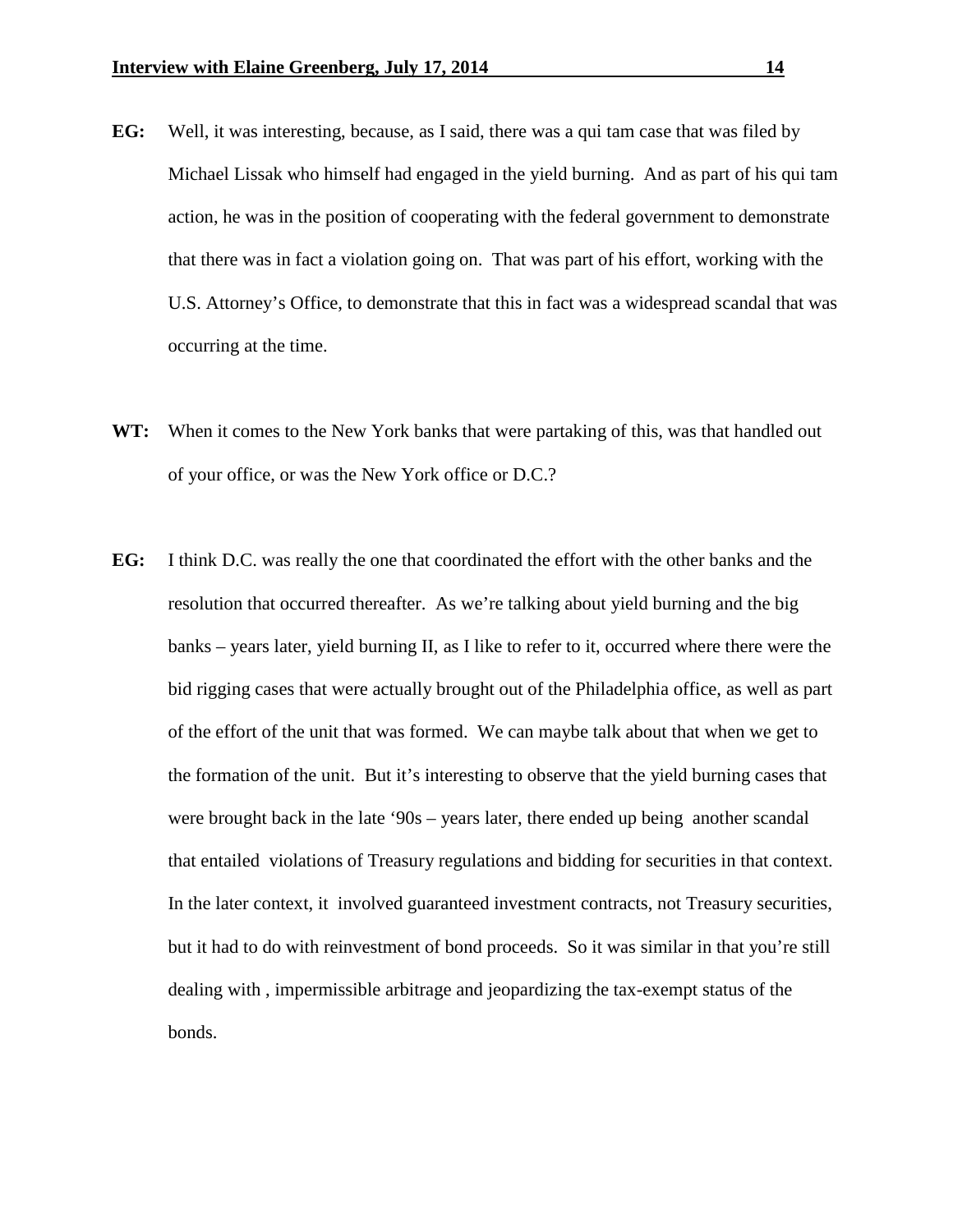- **WT:** Tell me a little bit, at the SEC, how the Office of Municipal Securities and Division of Enforcement managed to build up this area.
- **EG:** The Office of Municipal Securities was formed, with Paul Maco as the head of that Office, back in the late '90s. Arthur Levitt was the Chairman at the time. His priority was to investigate municipal securities cases, so the Office of Municipal Securities was created. . In Enforcement, we were trying to look for instances where we could be successful in bringing enforcement actions that would send a message to the market. So, over the course of the years, we identified situations where t message cases could be brought and the market would take note and appreciate that. Although municipal securities are under-regulated, and in fact not directly regulated by the SEC, the SEC still has an interest to ensure that investors of municipal securities are afforded whatever protections that can be had under the law and under the limitations of the law. Unlike corporate securities, which are directly regulated by the SEC, municipal securities are not, but yet if there's a fraud that's going on, the SEC can step in and hold those accountable who committed the fraud, thereby hopefully protecting the investors in the municipal securities.
- **WT:** In terms of the enforcement cases that you were able to bring, what was the balance like between the dealer and the issuer end?
- **EG:** I would say that, fast-forwarding into the future, given the SEC's mandate of investor protection, it's interesting because sometimes the municipal issuer is in the role of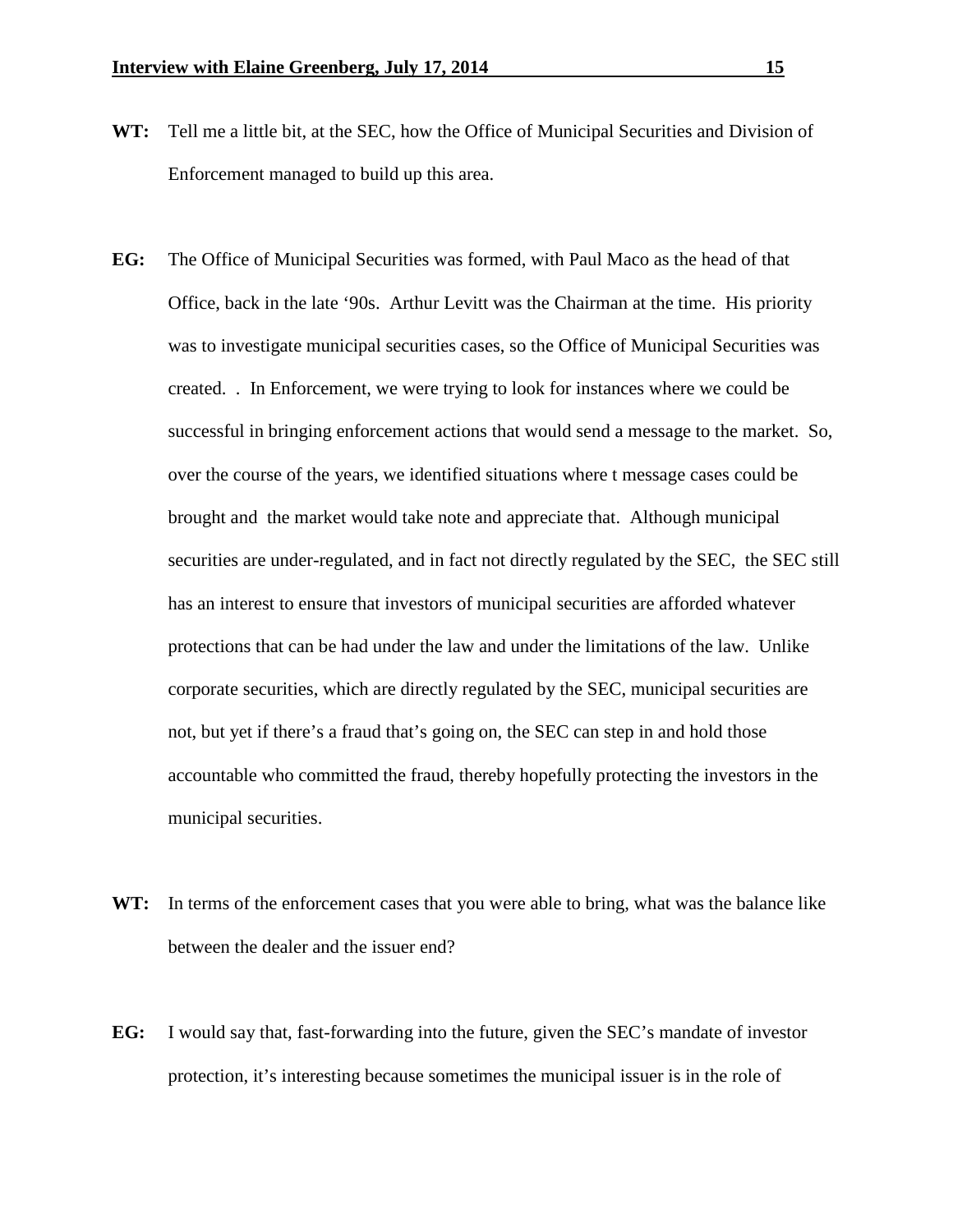investor, as it was with regard to the yield burning and the bid rigging cases because these are products that the issuers are buying, whether they're Treasury securities or GICs or some other reinvestment product. So, in that case, the municipality is in the role of investor and was victimized, essentially, as was the federal government because the IRS, or the Treasury Department was the victim there because the arbitrage rules were violated.

In other situations, the municipal issuers are the ones that are issuing securities, and they may make misstatements in their offering documents which are going to investors. The SEC obviously has an interest in protecting investors, whether or not they're retail investors, or whether or not they take the form of municipal entity investors, so I would say the mix was really split between the two.When you have dealers that are committing fraud, that can be against municipal entityor other investors. On the other hand, municipal issuers can also engage in fraudulent misconduct through offering documents that may be materially misleading to investors.

- **WT:** On the dealer end of course, there are more rules, but they're from the MSRB and those are mainly enforced by what was then NASD. Did you have a good view of those activities at the time and ability to judge how much enforcement was going on, on that side of things?
- **EG:** I would say that the SEC and the former NASD, which became FINRA, those are the only two agencies that can enforce the MSRB rules, as you know. The MSRB is the rule-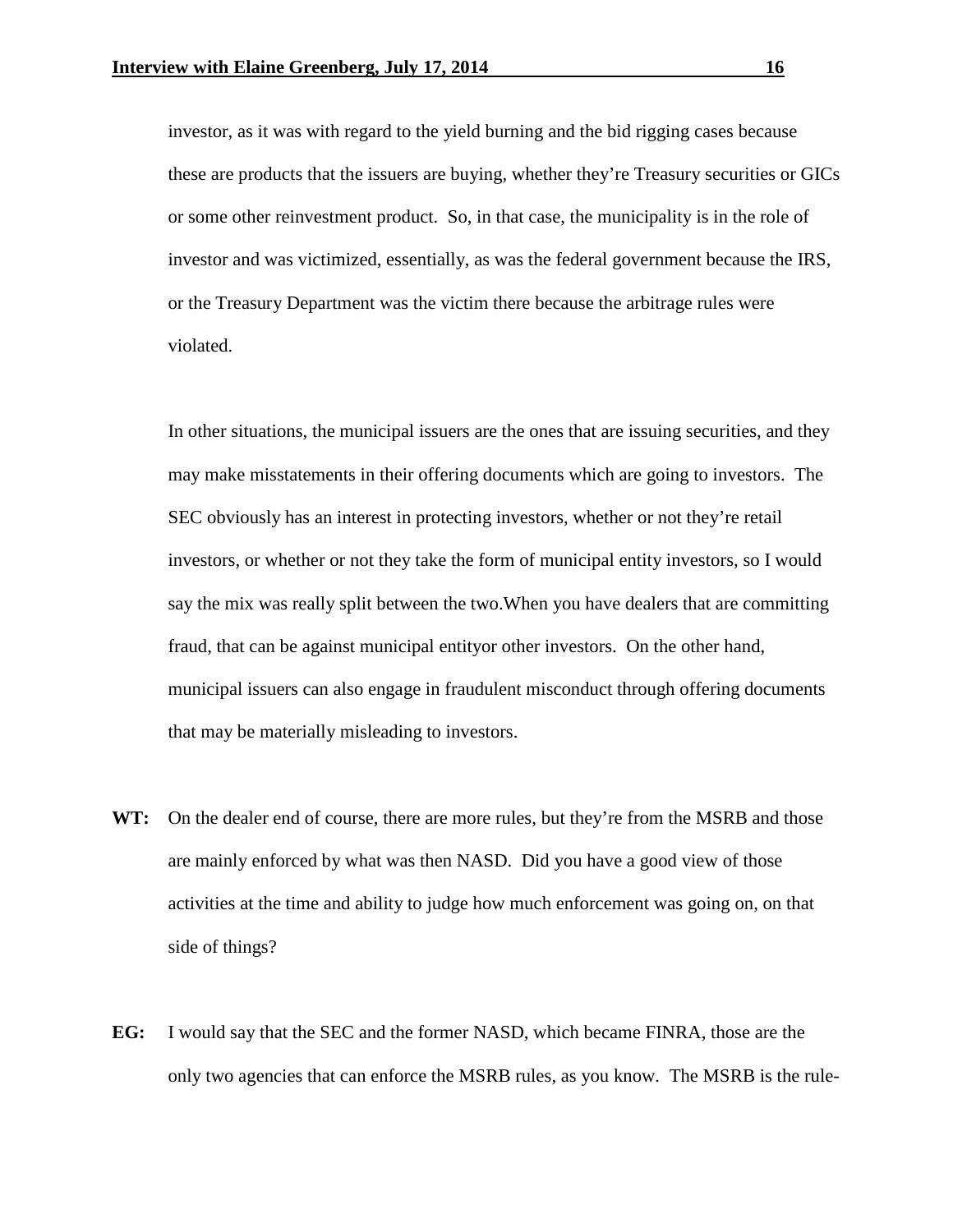making authority, and then the SEC or FINRA can enforce them. But the SEC has brought, and continues to bring cases based upon violations of the MSRB rules. In particular, I would say Rule G-37 is a rule that the SEC has brought enforcement actions over the years, and continues to have an interest in pursuing those actions. Also G-17, the SEC has brought numerous cases with regard to that provision.

I would say that it really wasn't only the NASD, now FINRA, that has pursued actions for violations of the MSRB rules. The SEC has also done that and really shares the concern, and that is a priority of the SEC as well. So it's not just the anti-fraud violations, it's also violations of the MSRB rules that the SEC pursues as well. Again, that's more of the direct regulation of the regulated entities, the dealers in this instance.

- **WT:** What was the perception of how vigorously the MSRB rules were being enforced prior to – this may be a bit prior to your engagement with  $it$  – but prior to the SEC, really, and Arthur Levitt in particular, stepping up focus on this area?
- **EG:** I would say that overall there wasn't much of a focus on it. I think that you had a few people that maybe were concerned about the area, but for the most part, people's priorities and focuses were elsewhere. I think it really had to come to light, the effect that municipal securities has really on investors in general, and I think over time there became more of an appreciation for who these investors were. It's heavily retail investor-based. Two-thirds of municipal securities are held by retail investors, a third directly by them, another third through mutual funds. So when you look at the SEC's mandate of investor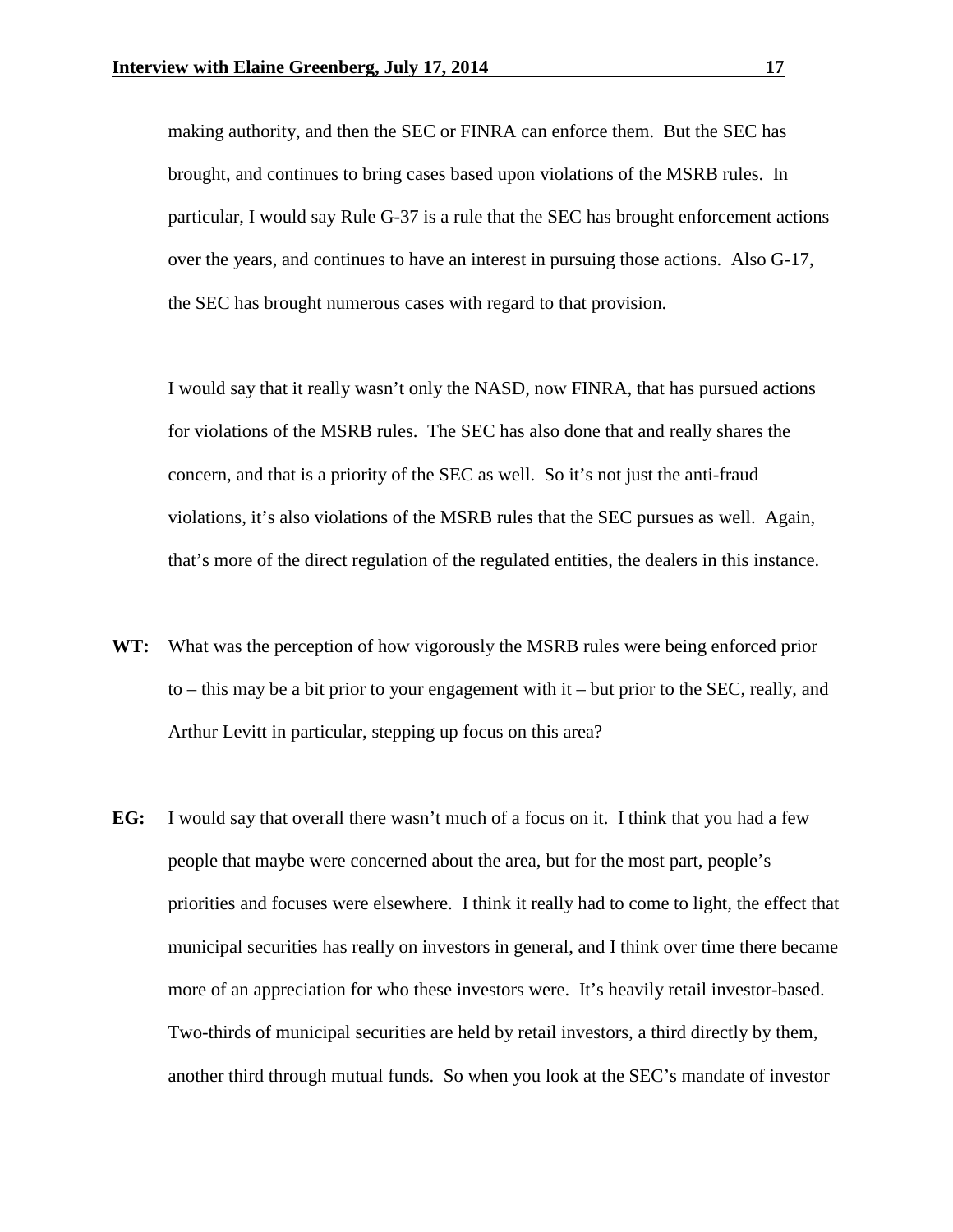protection, you combine that with a heavy retail base in a particular type of security, you can see why over time the SEC, I believe, became concerned about what type of protection there was going to be for those investors in light of the regulatory framework and the limitations on the SEC's ability to directly regulate municipal securities.

- **WT:** You mentioned G-37. Could we talk a little bit about how pay-to-play cases work?
- **EG:** How pay-to-play cases work. Well, if you look at what the requirements of G-37 are, and thereare certain limitations on political contributions and when you can obtain underwriting business, for example, it's really looking at and investigating whether or not you have situations where there were contributions being made and business was then obtained within a two-year time period.

An interesting case that was brought when I was chief of the Municipal Securities Unit was the case against Goldman Sachs, which was just a pure G-37 case. There was no allegation or finding of violations of the anti-fraud provisions, so it was just a pure G-37 case. That case involved a situation where there was a direct cash contribution, but there was a component that was indirect as well, and that case ended up being the first time that the SEC brought an action for non-cash, or what was called "in-kind", contributions, and that was found to also be a violation of G-37.

**WT:** What is it exactly that would trigger a violation of MSRB rules to go to the SEC rather than NASD?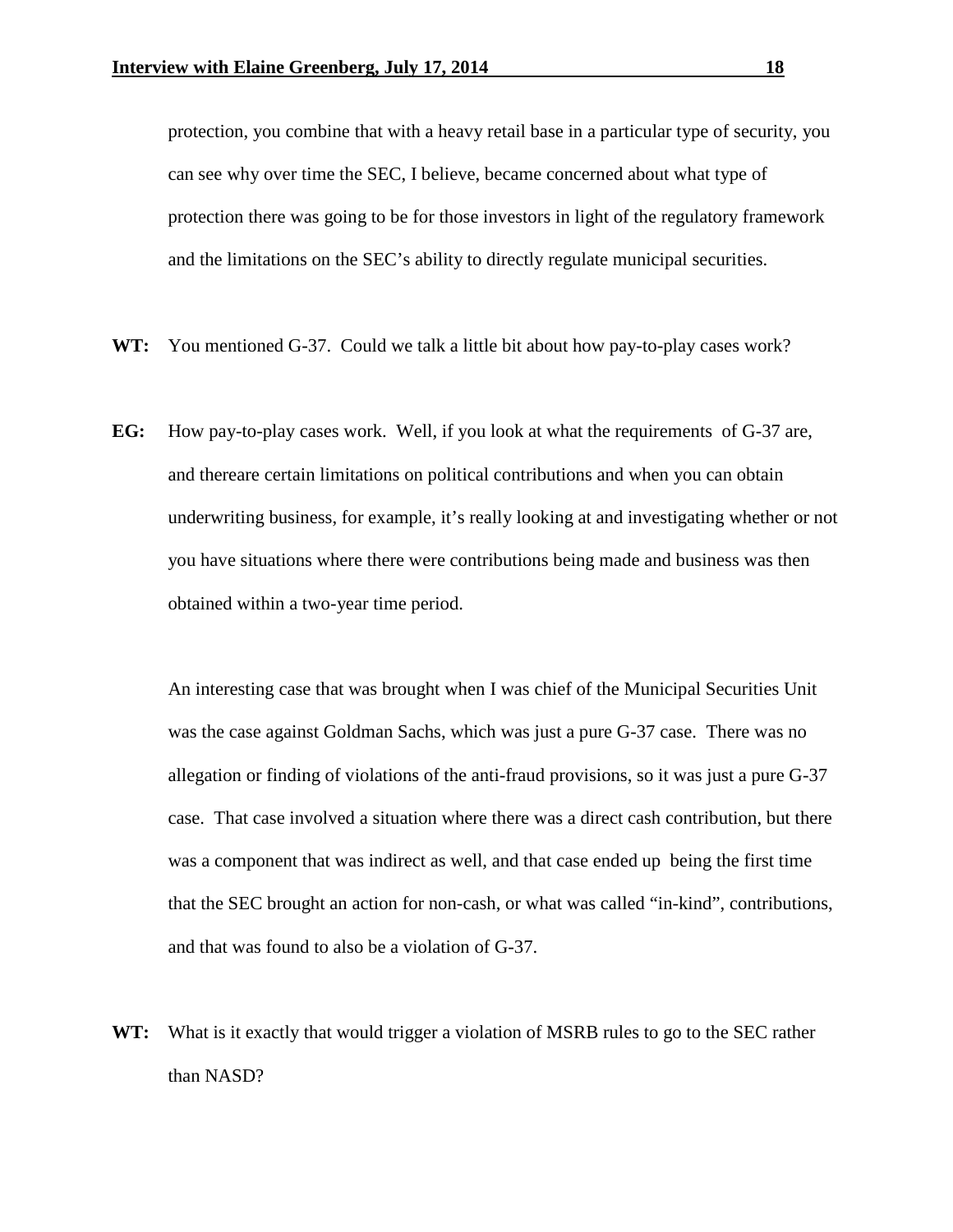- **EG:** The SEC and FINRA do coordinate, and sometimes both can bring actions, both do have the authority, and it's really a situation such that there is a course of conduct so problematic that the SEC has an interest in bringing an enforcement action and sending a message through that. But FINRA brings many cases for violations of MSRB rules, and so I think it's a coordination effort, looking at which cases should FINRA bring, which cases should the SEC bring, and that's really how I think it works.
- **WT:** Could you tell me a little bit about the development of the law concerning issuer disclosure and the vexed issue of exactly what constitutes proper disclosure.
- **EG:** Sure. The SEC has an interest in ensuring that disclosure in primary offering documents is accurate and complete, and doesn't contain any misrepresentations or omissions that would be material to investors, but also that once municipal bonds are issued, these bonds could be out there for 30 years, and so the concept of continuing disclosure is really also very important to the SEC. As I said, because the SEC doesn't directly regulate municipal issuers, the basis for looking at whether or not disclosure is adequate is looking at what's contained in the official statements for the most part, and seeing whether or not there are any misrepresentations or omissions of material fact in those for primary offerings.

For continuing disclosure and secondary market disclosure, the SEC indirectly regulates that through Rule 15c2-12, which is a rule that requires underwriters to ensure that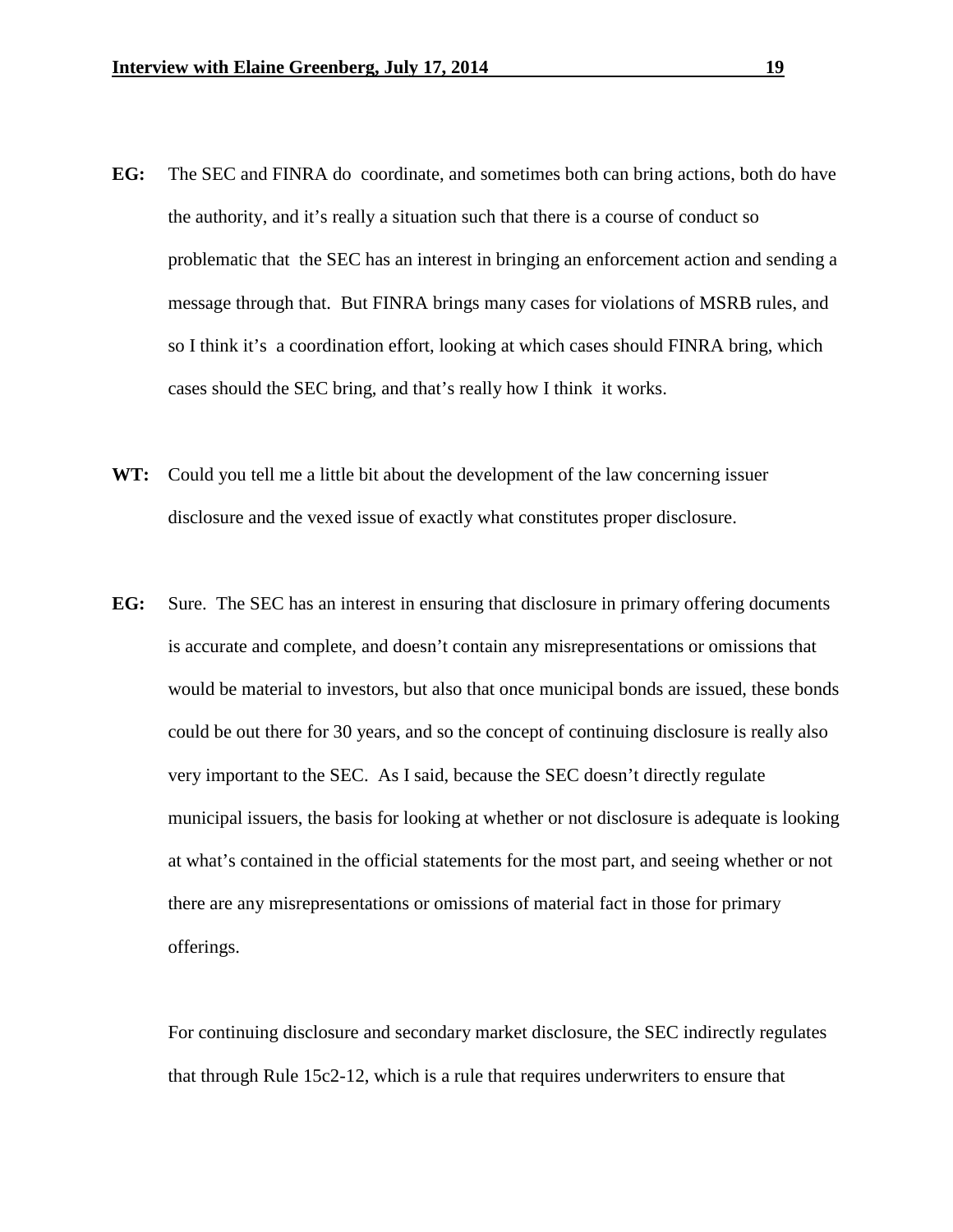municipal issuers are complying with continuing disclosure undertakings, which essentially is a contract that the municipal issuer enters into on behalf of investors to ensure that they provide up-to-date financial information, for example, on an annual basis. And so, in order for an underwriter to satisfy itself that the issuer has complied with these contractual continuing disclosure undertakings, it has to engage in due diligence and have a reasonable basis for ensuring that the issuer has, in fact, complied with those undertakings.

- **WT:** This is again getting up close to the present, but the Harrisburg case I think introduced an interesting wrinkle into this whole area, didn't it?
- **EG:** Yes. Well, the Harrisburg case was, again, another case of first impression. It was the first time that the SEC ever charged a municipality for misleading statements made outside of the securities disclosure documents. Harrisburg failed to comply with its contractual undertakings to provide continuing disclosure, so there was a dearth of information in the market regarding what the financial condition of Harrisburg was. So the SEC looked at various statements that it was making outside of its typical securities disclosure documents, such as its budget report, financial statements, as well as a State of the City address that its mayor was making. And in those documents the SEC determined that there were material misrepresentations and omissions being made about the financial condition of Harrisburg, such that they constituted violations of Section 10(b) and Rule 10b-5, and the SEC ended up bringing enforcement action against the City of Harrisburg.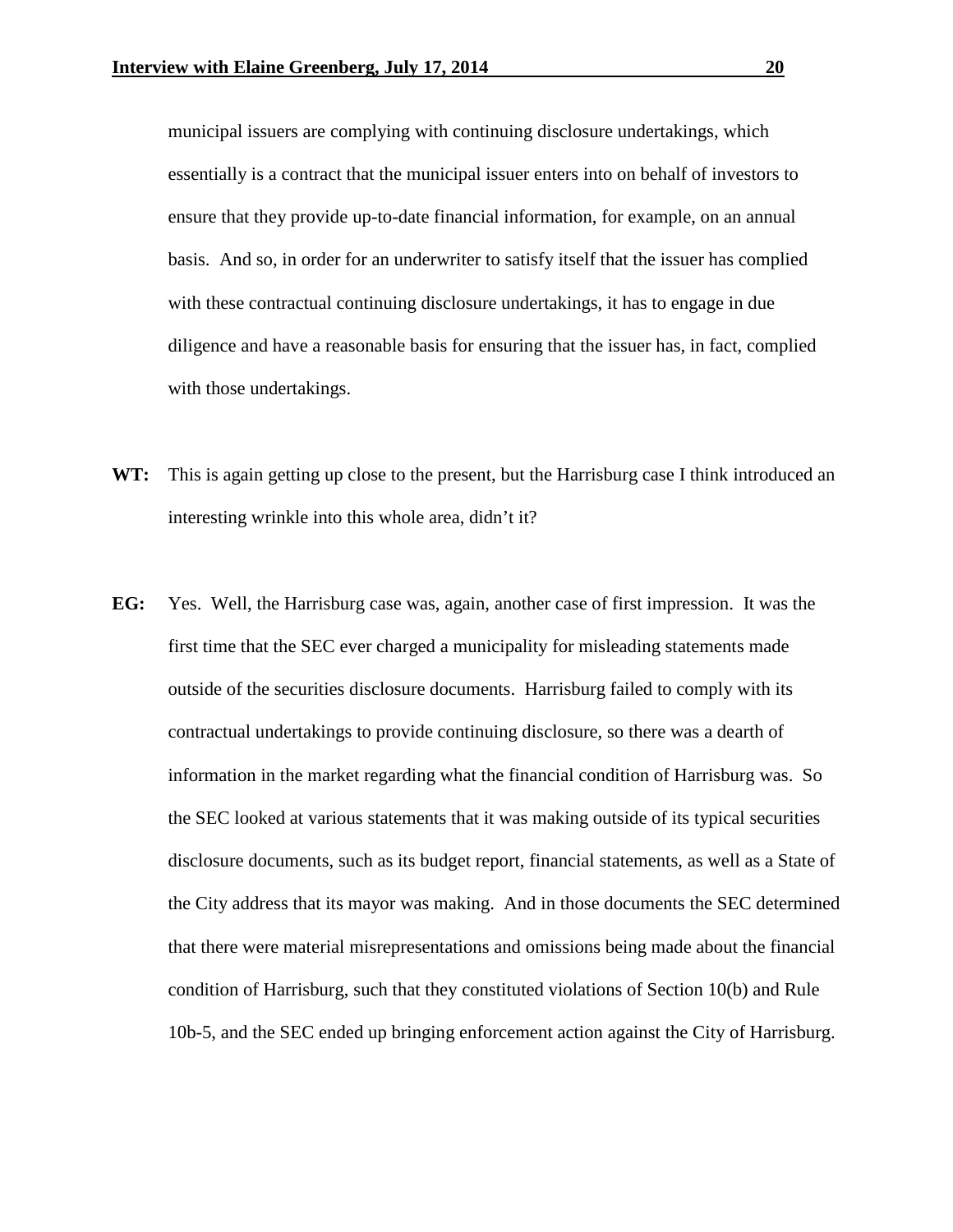There was also a companion  $21(a)$  report that the SEC brought at the same time, which cautioned public officials to essentially be mindful and pay attention to their obligations under the federal securities laws, because they, too, could be the subject of an enforcement action if they don't understand, appreciate, or are involved in misrepresentations and omissions that could be material to investors.

- **WT:** Are these oftentimes cases of recklessness versus intent to defraud? I'm not talking about Harrisburg in specific.
- **EG:** It varies. The SEC takes the position that in order to meet its burden under Section 10(b), recklessness is sufficient, so either intentional or reckless conduct would be sufficient for establishing scienter for Section 10(b). Other cases – Harrisburg is not one of them, but in other situations the SEC has brought enforcement actions for violations of Section  $17(a)$ , specifically Section  $17(a)(2)$  or (3), which only require a showing of negligence. So with regard to which anti-fraud provisions the SEC utilizes or has utilized over the past, it has used all of them. Whether or not the state of mind requirement is intent, reckless, or negligent, the SEC could pursue and has pursued actions with regard to all those provisions.
- **WT:** It seems like something that would apply in particular to the muni market, given the variety of issuers that there are, and my knowledge of the cases isn't encyclopedic, but it seems to me that mainly the cases have been brought against larger issuers, cities, Miami, San Diego, Harrisburg, and so forth. Is that a misperception?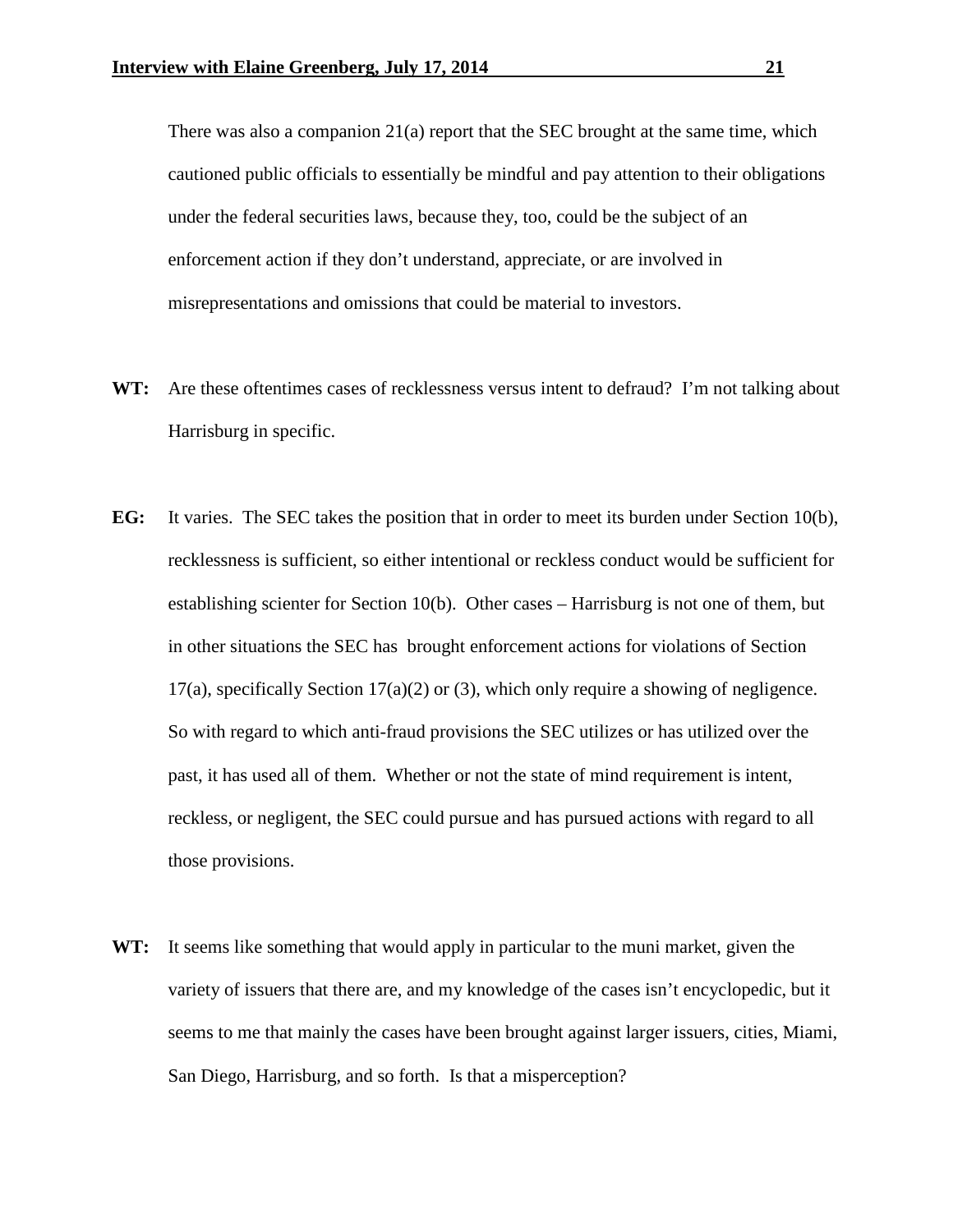- **EG:** I would say that it really does vary, and that the SEC has brought cases in the past against smaller issuers, and recently, since I've left the SEC, a case was brought against Wenatchee, which I think is a small issuer in the state of Washington. Other cases that the SEC has brought include one against Dauphin County. And even the city of Harrisburg, even though it is the capital city, it's not really that large of a city (laughter)So I would say over the years, it has varied in terms of the actions that were brought. It's really about getting the facts and having an indication of a violation, so thatat some point it doesn't necessarily matter how large the issuer is. If, in fact, there is a violation of the federal securities laws and it's significant enough that it warrants an SEC action, then we would pursue it regardless of the size of the issuer.
- WT: Let me ask you a little about the length of time that it can take to develop these cases. One of the things that I mentioned to Paul Maco is that I was startled, when I actually looked into it, how long the Miami case took to develop. I knew that the enforcement action came in 2003 or something like that.
- **EG:** Well, there were two.
- **WT:** Of course, there was the most recent one as well, Miami Part II, but it took over five years I think. And he said that actually Miami was the first one to fight back. I don't know if you had anything to do with that case or not.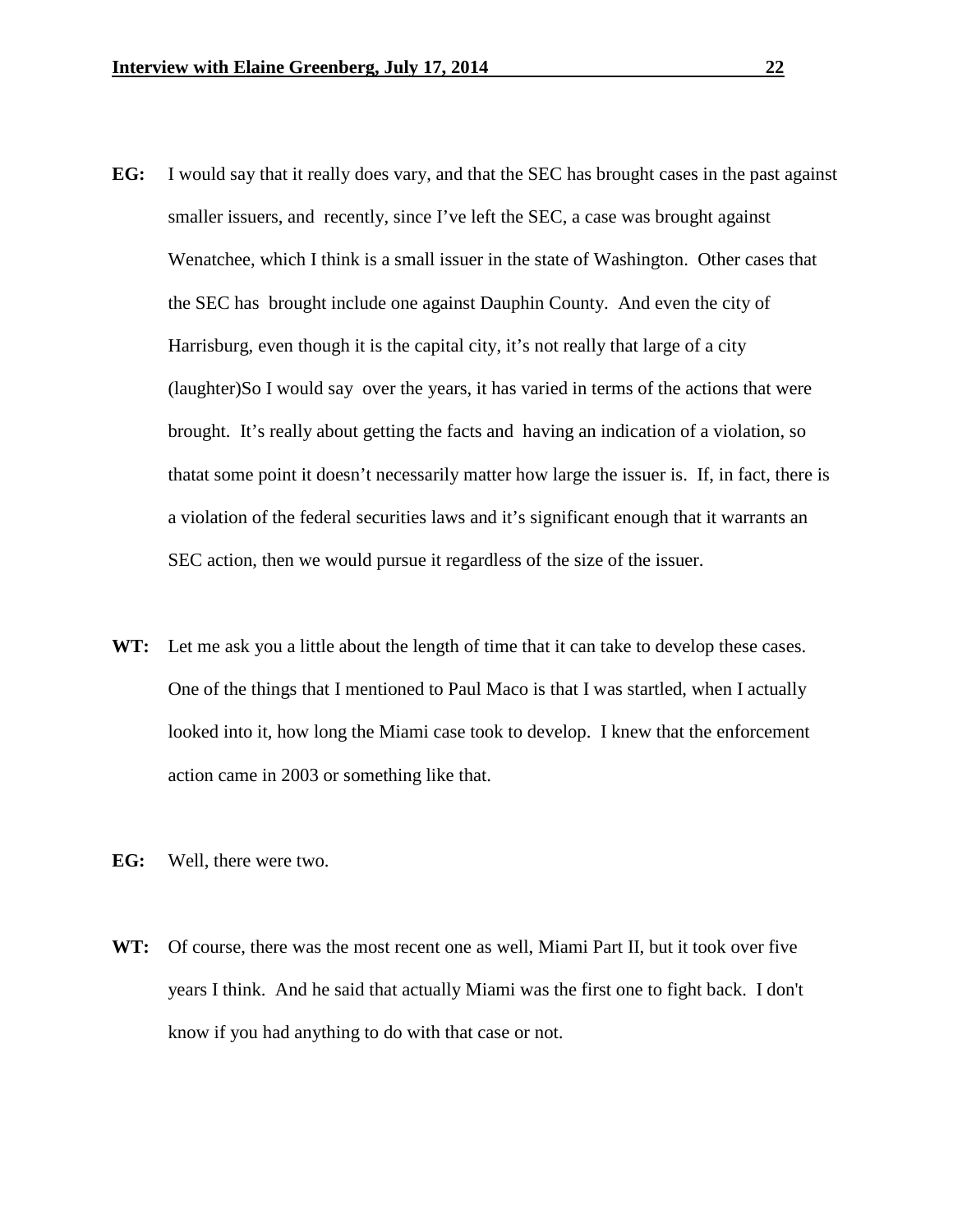**EG:** I didn't. I was not involved in the city of Miami case. But, just generally speaking, for the most part, these are complicated cases. Many investigations that the SEC brings, not only in the municipal securities area, are complex and it does take time to conduct investigations to make sure that we have it right. The SEC goes through a really rigorous process in order to make sure that we have all the facts that we need, both good and ones that maybe wouldn't be so good from an enforcement perspective, but it's important to know if there is a risk that the SEC wouldn't prevail. All of that needs to be explained to the Commission before it takes a vote on whether or not to pursue an enforcement action.

So the complex cases do take time, and it is a large effort and can be very, very difficult. With regard to the municipal securities area, again, because it's so lightly regulated, that can add, too, to the length of time as well. There are no requirements that municipalities have to maintain, for example, books, records, or anything, or that they comply with any disclosure standards, and with regard to financial statements there's no federally mandated accounting standards, for example, that municipalities have to comply with. So, many times it's difficult to determine whether or not there's been an actual violation of the federal securities laws because it's not as simple as looking at a line item, for example, on a corporate financial statement and saying, "Oh, well, this item was inflated," or, "This didn't comply with GAAP," and so it's sometimes very difficult to sort through all of the facts and then to apply the analysis to make sure that there is, in fact, a violation of the federal securities laws.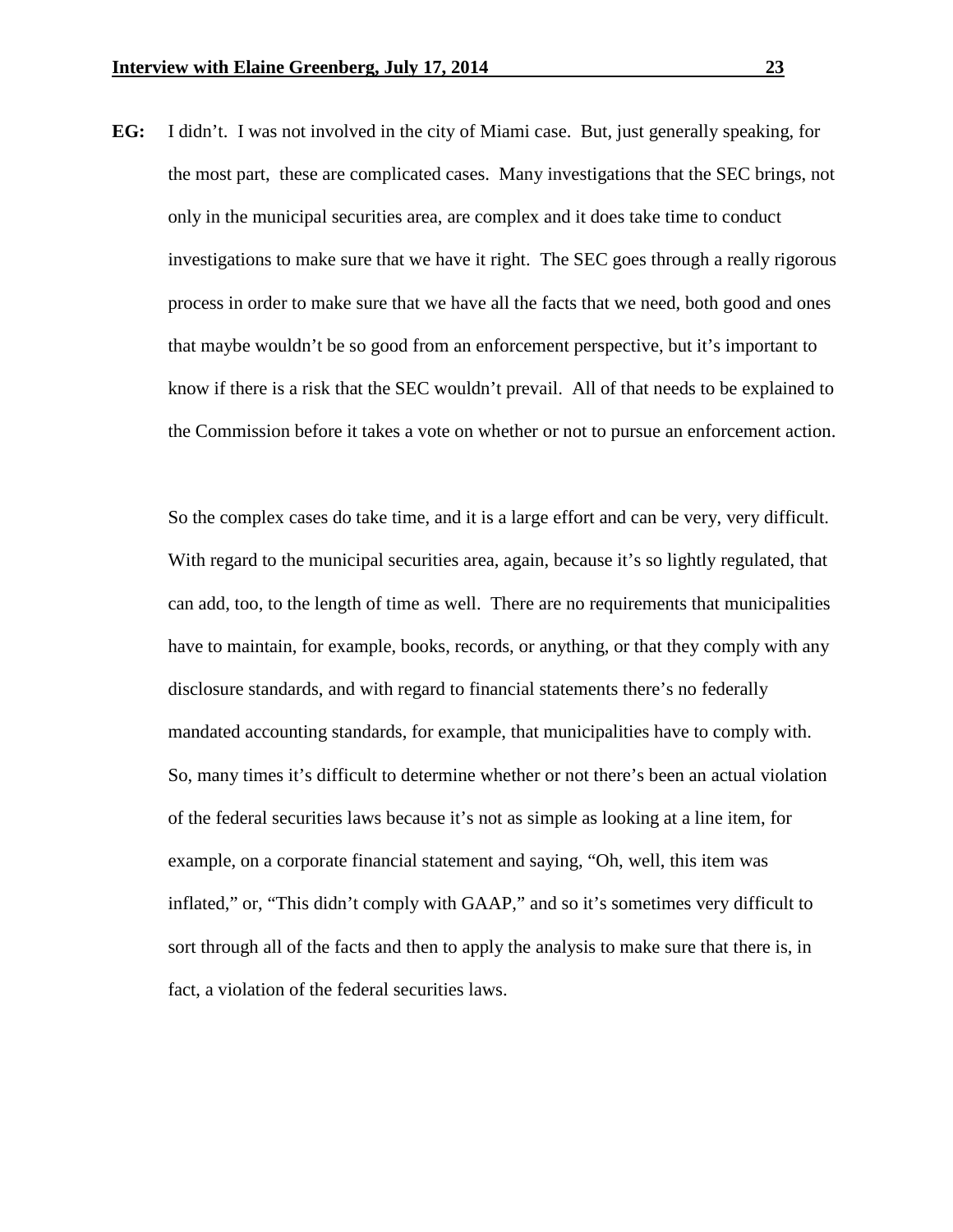- **WT:** Let me come back to pay-to-play. Of course the original G-37 referred to the dealers, but in more recent years that's been applied to municipal advisors; of course, consultants were banned altogether. How has that developed from the enforcement side?
- **EG:** Well, it's interesting. Today is actually the fourth anniversary of the passage of Dodd-Frank. I saw an announcement, a press release, today from Chair Mary Jo White, and she talks about todayis the fourth anniversary of the Dodd-Frank Act, and one of the things that she notes is how the Act created a new regulatory framework for municipal advisors. So, the Dodd-Frank Act, even though it was four years ago, required that the SEC develop rules for municipal advisors, for their regulation and registration, and that rule went into effect on July 1st, sixteen days ago. So, basically, there's a fiduciary standard that municipal advisors have to comply with. They have to treat their municipal clients with the highest degree of care.

With regard to the application of MSRB rules, those are still a work in progress. Right now the MSRB is in the process of drafting MSRB rules that would apply to newly regulated municipal advisors. And so there are draft rules that are out there now for comment: one is on the fiduciary duty standard, another one is on supervision, the next one I believe that the MSRB is going to be putting forth in draft form will probably be the pay-to-play rule. So it's a work in progress, and municipal advisors are now subject to regulation. They never had been before, and so this is really a very significant step in terms of regulation of the market.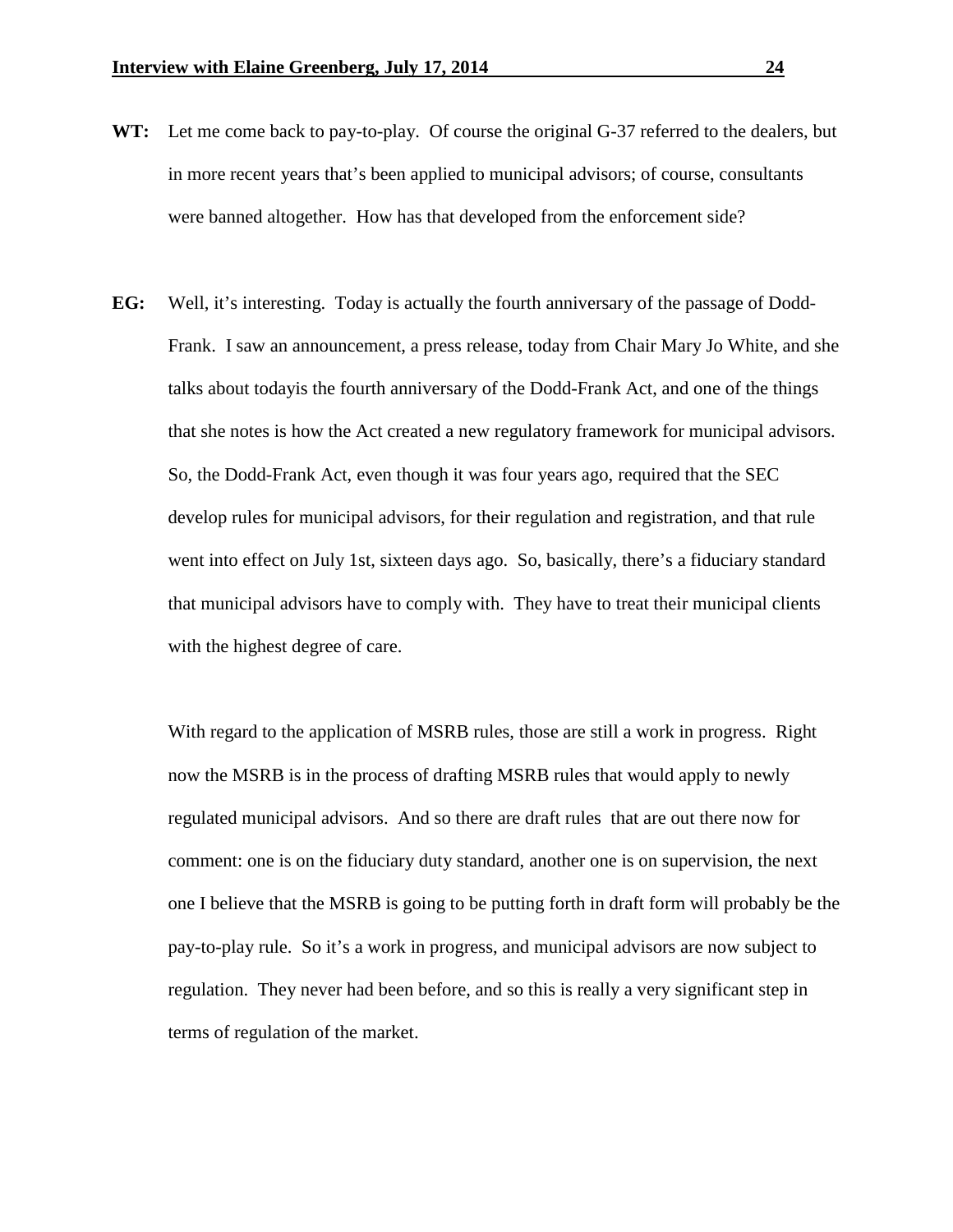In the past, municipal advisors sometimes were the subject of investigations and even enforcement activity by the SEC, but they were unregulated and there was no standard to which they were held. And so now, with the passage of Dodd-Frank and the SEC having a rule in place, they now will be subject to regulation and oversight by the SEC. So it is a very significant development in the history of municipal securities.

- **WT:** Let me ask about some of the products associated with municipal bonds. Kit Taylor was saying that, in his opinion, interest rate swaps were the real sequel, or the immediate sequel, to yield burning cases in terms of overpricing municipalities and that sort of thing. Of course, there's the auction rate securities as well, there's the whole issue around the regulation of derivatives, but I feel like I'm putting too many different things together so I'll just let you talk about it.
- **EG:** What's interesting about the municipal securities marketplace is, because it's for the most part very lightly regulated, it has been fertile ground for the development of new financial products. So, many times you will see new financial products arising for the first time in the market as a result of coming out of the municipal marketplace, because it's more or less a testing ground for the market because it's not highly regulated.In terms of innovation for the market – and one of the SEC's other mandates is capital formation- if you look at it from that respect, (and I take off my enforcement hat), as encouraging innovation in the market by coming up with new products – I mean, all that is good, assuming that people play by the rules and that there is a level playing field, that's all a good thing. It's when folks take advantage of the lack of oversight, the lack of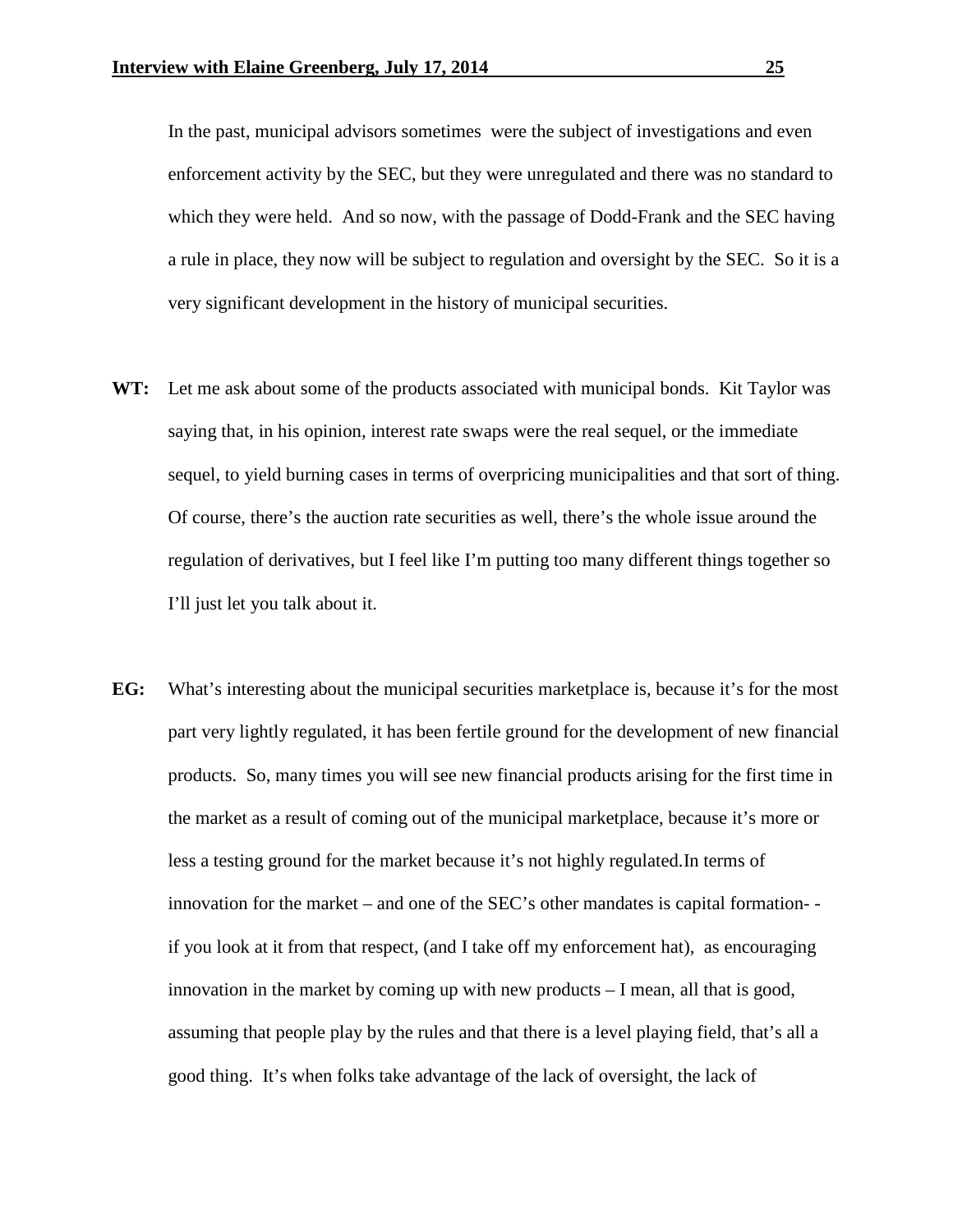regulation, and begin to do things that are, in the worst case scenario, out-and-out fraud, or, lesser so, things that really are not so much in the best interests of their customers or clients.

- **WT:** It seems that most of the enforcement, again with a very outsider's view, that's come in the marketing of these sorts of products. That's certainly the case in auction rate securities.
- **EG:** A lot of times I think what happens is that, especially with products that are more complex, you have brokers or dealers out there that are marketing these as investments to their customers without perhaps disclosing the risks entailed in these products. Sometimes the dealers or the brokers don't even understand them themselves. I was involved in investigations where the brokers who were selling these products didn't even really appreciate what they were, what the risks were, and really weren't even in a position to disclose anything to investors because they hadn't even conducted due diligence on their own behalf to figure out what these products entailed. So, a lot of the problems that have arisen in the past are a result of either brokers themselves not understanding the products, or understanding the products and then choosing not to disclose the risk to their customers because they just want to sell the products and get their commissions or fees on then.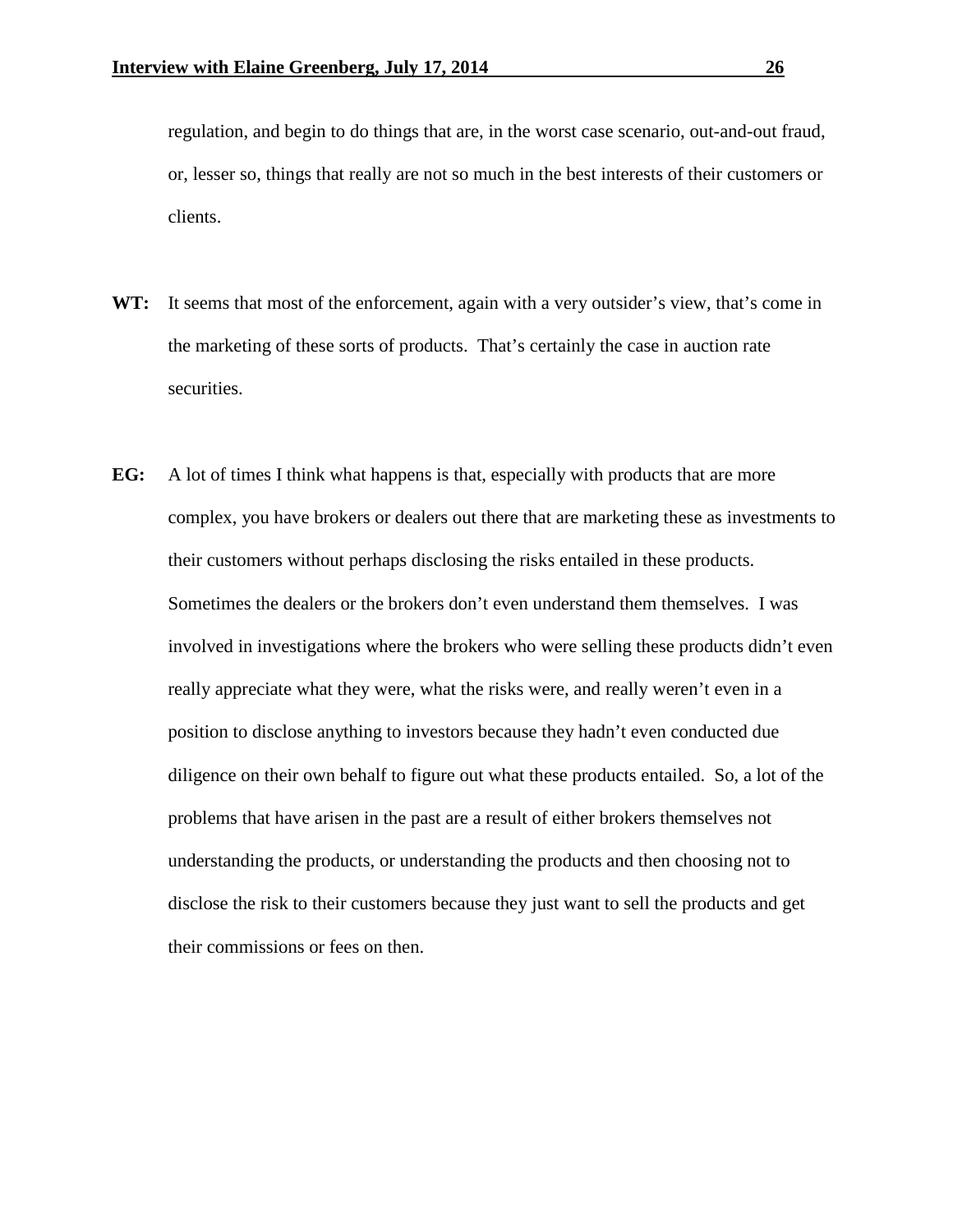- **WT:** Could you tell me about the role of public pension funds in all of this? Of course, it's named specifically in the special unit that comes up, so there must be a back story here to be told.
- **EG:** Do you want to talk about the formation of the specialized unit at this point?
- WT: Whichever seems logical to do, if that's a good lead in.
- **EG:** I think so. I think that the specialized unit was created in 2010, as well as four other units were created by the Division of Enforcement, in order to have units that were devoted to complex products or complexities that exist in the marketplace, and to better appreciate and understand what was going on. The Municipal Securities and Public Pensions Unit was created because, as we've been talking about, there's opacity in the market.
- **WT:** Can I clarify straight off that I know, of course, this is around the same time that the Office of Municipal Securities is made independent again, and that had to do with Dodd-Frank. This is not related to that at all?
- **EG:** No. I would say that in 2009 so that's prior to Dodd-Frank the SEC Division of Enforcement went through a self-assessment, went through a major restructuring, and among other things created specialized units, and also determined that there should be one less level of management – so the branch chief position was eliminated. The first supervisory position would be that of assistant director beginning at the end of 2009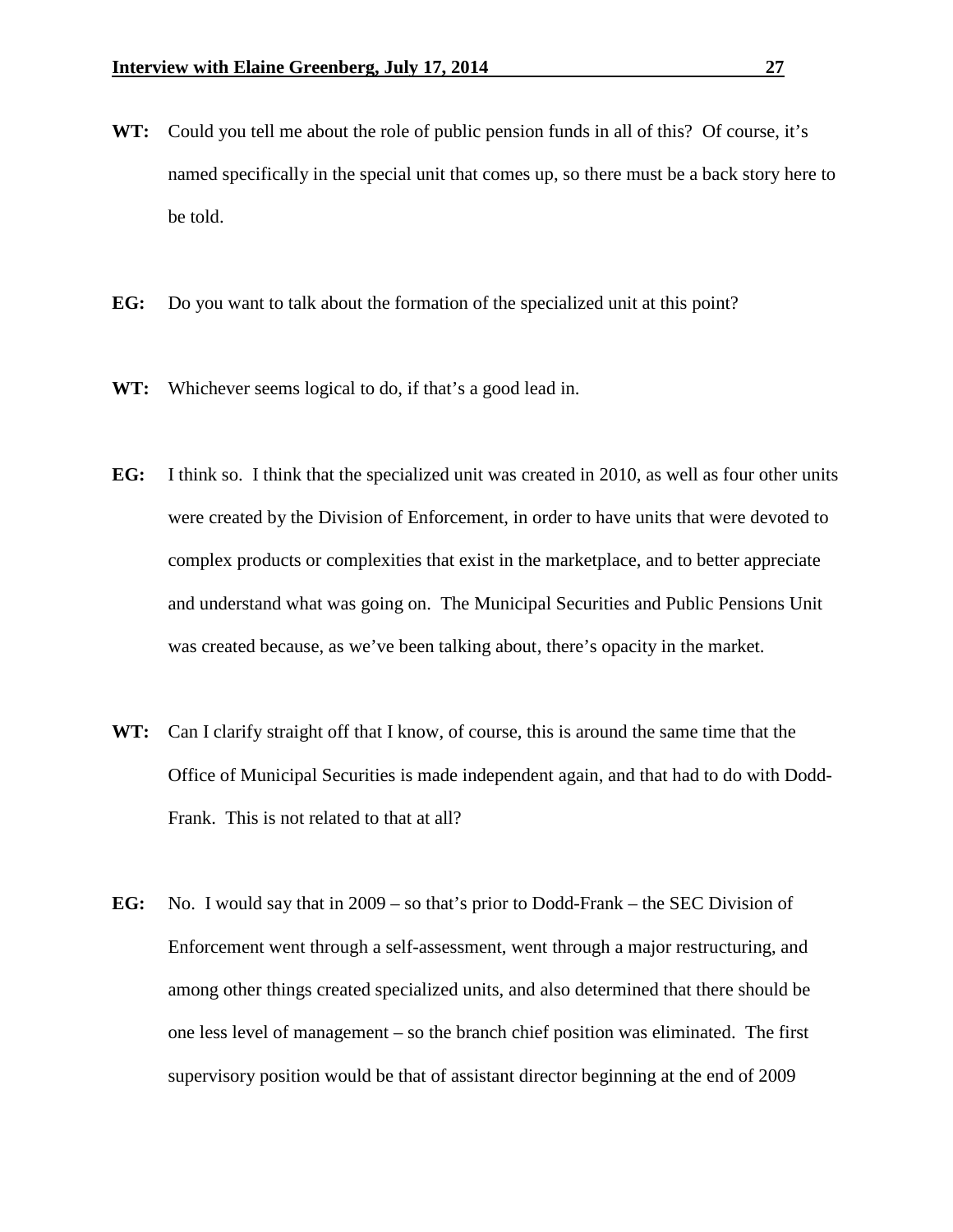going into 2010. The units were created to address, in some respect, some of the criticism that the SEC had been getting in the post-Madoff, post-financial crisis world, and it was a way for the Division of Enforcement to really have a self-assessment and figure out: is there a way that we can address these concerns and better position ourselves to be smarter about how we go about our business? These units were created with that in mind, and I was appointed as the first chief of the Municipal Securities and Public Pensions Unit.

And so the area of public pensions was one of concern, and it is related to municipal securities in that municipalities have one of their largest liabilities the funding of their public pensions. Because these represent huge liabilities for municipalities, the SEC has an interest in ensuring that when a municipality goes to market and conducts a bond offering, it's disclosing the degree of funding or under-funding of public pension funds. So, investors that are going to be investing in the bonds of a municipality and/or state, have a full appreciation of what the financials are with regards to these huge liabilities. That's why public pensions are part of the mandate of the unit, to ensure that these huge liabilities are being adequately disclosed to investors so that investors have full information. That's why public pensions is part of the title of Municipal Securities and Public Pensions Unit.

**WT:** I think we reserved our discussion of bid rigging until this particular moment, so shall we return to that?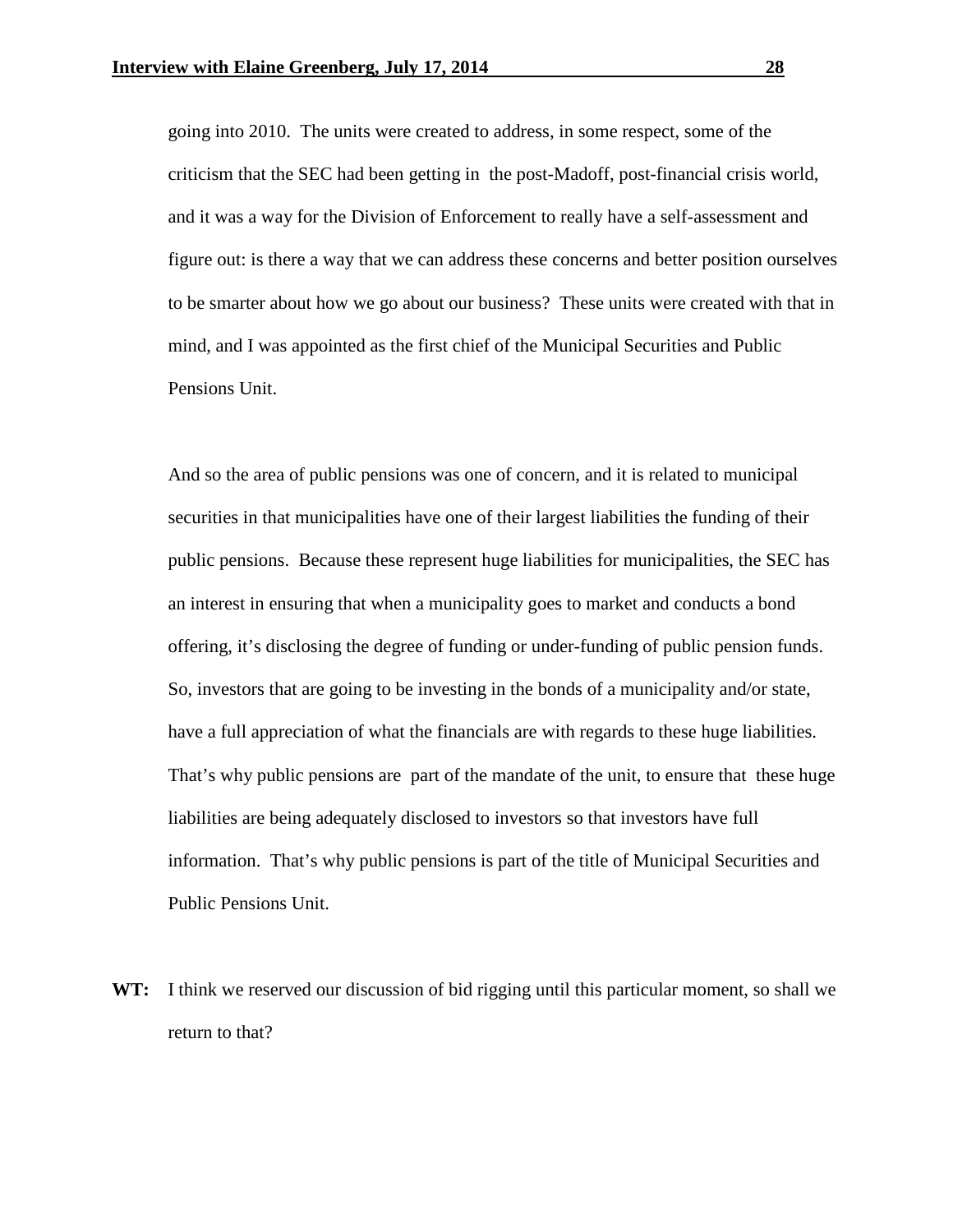- **EG:** Oh, the bid rigging. I'll first talk more about the unit. For me, to go about forming this unit it was really, "Go forth and create a unit." Because many people in the SEC really didn't have any background or understanding of municipal securities, a lot of this was an educational and a training effort. My deputy, Mark Zehner and I, he became deputy of the unit, we travelled to every SEC office around the country to talk to the staff about municipal securities.
- **WT:** And the unit was run out of Philadelphia.
- **EG:** It was run out of Philadelphia because Mark and I were based in Philadelphia., but we ended up having staff in ten of the SEC offices, including in Washington. The first thing that we set about doing was to train everyone, and we had a muni boot camp that we held for everyone in Philadelphia. And, for the most part, the unit was composed of staff attorneys and assistant directors who were their supervisors, many of whom had never brought a case in the municipal securities area. So, we really had to have basic training for them.

In addition, we determined to hire specialists from the outside. That was really a critical part of the unit so that we could bring their expertise in-house. We ended up hiring a former investment banker, a former trader, and then later someone who was a former finance director of a major city who had extensive experience and knowledge with regard to governmental accounting standards, which is known as GASB, as opposed to FASB, which is what governs the corporate world. So, a totally different accounting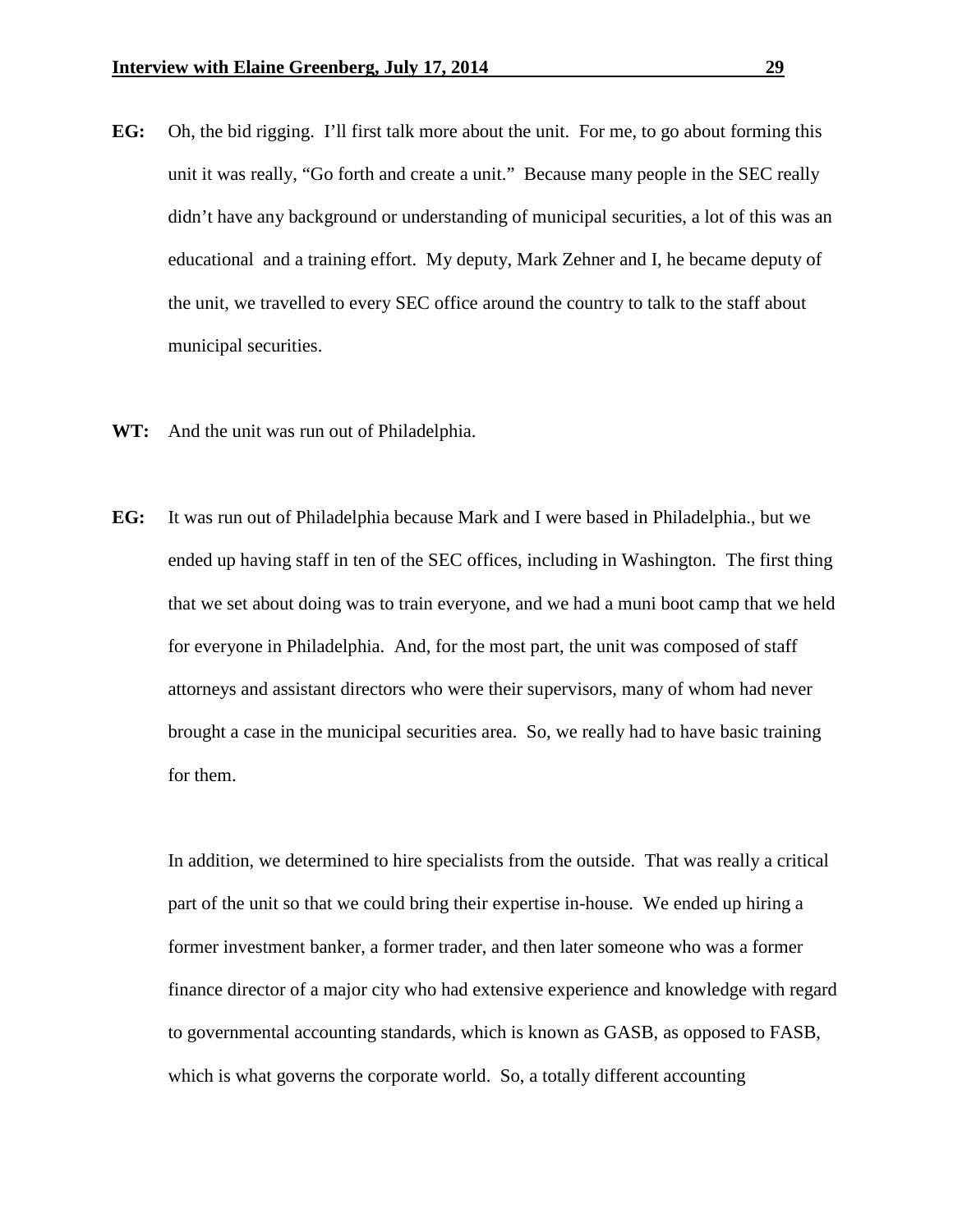methodology and standards are at work with regard to municipal securities,.We had to make sure that we had internal staff that were capable of assisting staff attorneys and supervisors, conducting investigations and fielding questions that they would have as issues would arise that were very substantive in nature.

- **WT:** I know Elisse Walter, of course, is active in this area. Was it helpful to have her being a commissioner?
- **EG:** Absolutely. She actually was an honorary guest at our boot camp, so yes. It was really tremendous that she had such an interest in municipal securities. In fact, the whole effort with the municipal securities field hearings that were conducted over the course of two years, from 2010 to 2012, ultimately resulted in a 150-page report on the municipal securities market. Our unit was involved with that effort, both in terms of participating in the various field hearings as well as drafting parts of that report. Commissioner Walter was the driving force behind that, so absolutely it was a very rewarding experience to be able to be involved with her leading the charge on the municipal securities front.
- WT: Did we cover bid rigging to our satisfaction, or did we get distracted from that?
- **EG:** I would just say bid rigging was one of a number of cases that we brought in the unit. It was, as I viewed it as, yield burning II. We ended up bringing settled enforcement actions against five major financial institutions for their roles in what were these very complex, wide-ranging, bid-rigging schemes, which involved the reinvestment of bond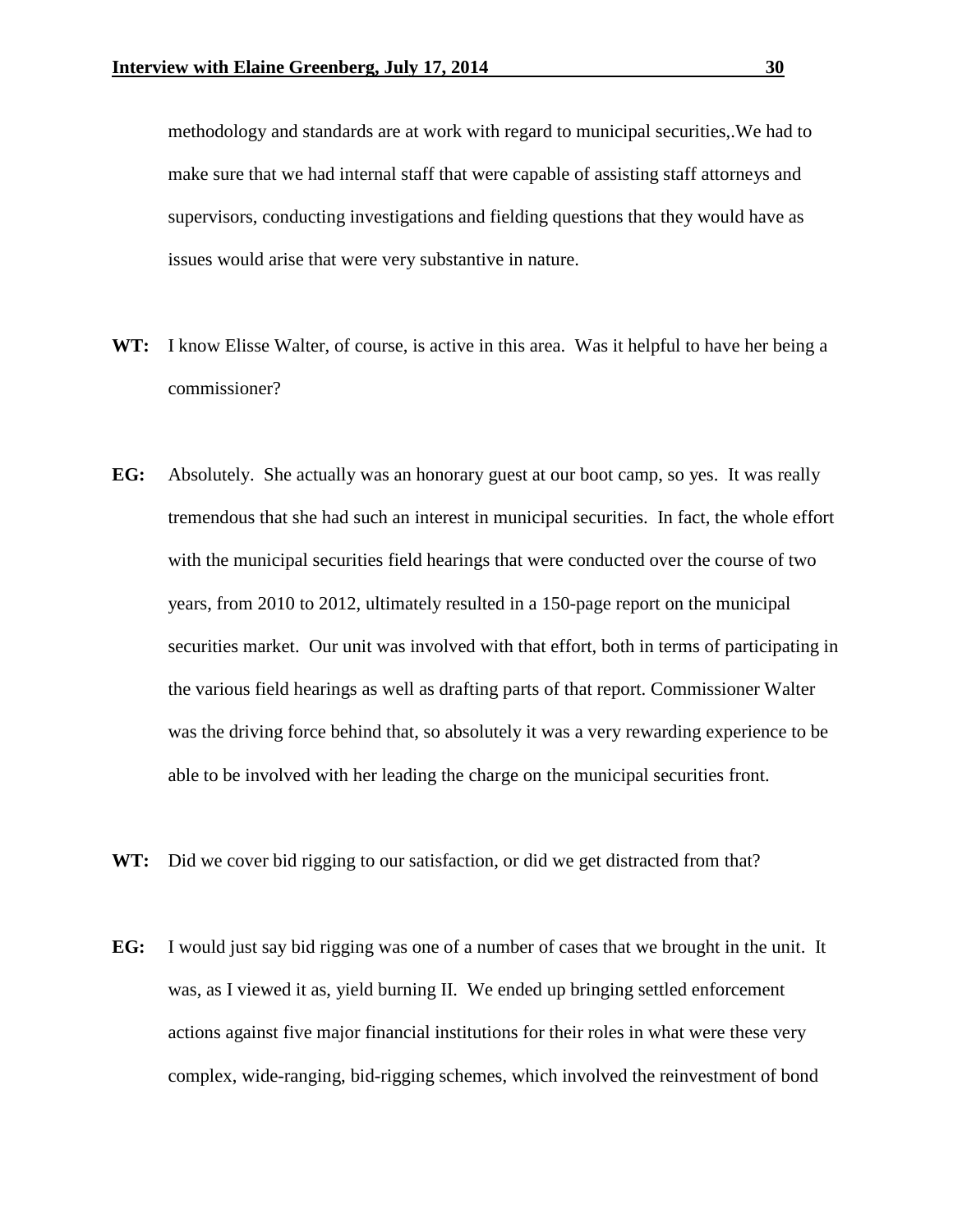proceeds in such investments as guaranteed investment contracts and other products. Collectively, as a result of those settled actions, I think the total settlement – between the SEC, the IRS, the Department of Justice's Antitrust Division, and a coalition of twentysix different state attorneys general offices, resulted in settlements along the lines of \$745 million, all of which, or most of which, was distributed back to the municipalities that were harmed as a result of these schemes.

- **WT:** When we talk about these schemes, yield burning, the bid rigging or anything else, how much of a bank is typically involved in that sort of thing, for example? Is it a small group of people? Would it be an entire muni desk? Would it be more systematic? How does that work?
- **EG:** Clearly it would be from the municipal securities desk, and it really depended on the bank in terms of how widespread it was, but certainly enough so that it really impacted how they were engaging in the business and engaging in bid rigging with other banks, with the bidding agents, et cetera, so I think it really varied. But it was for the most part, I would say, housed within the muni desks of these various banks.
- **WT:** I had the opportunity to interview David Clapp of Goldman Sachs. Of course he retired in 1994, and I was struck that he didn't – whether sincerely or not, I don't know – didn't seem to have much knowledge of the practice of yield burning, so I was kind of curious. I won't ask you to comment on that particular one. You wouldn't know about those earlier – well, you might.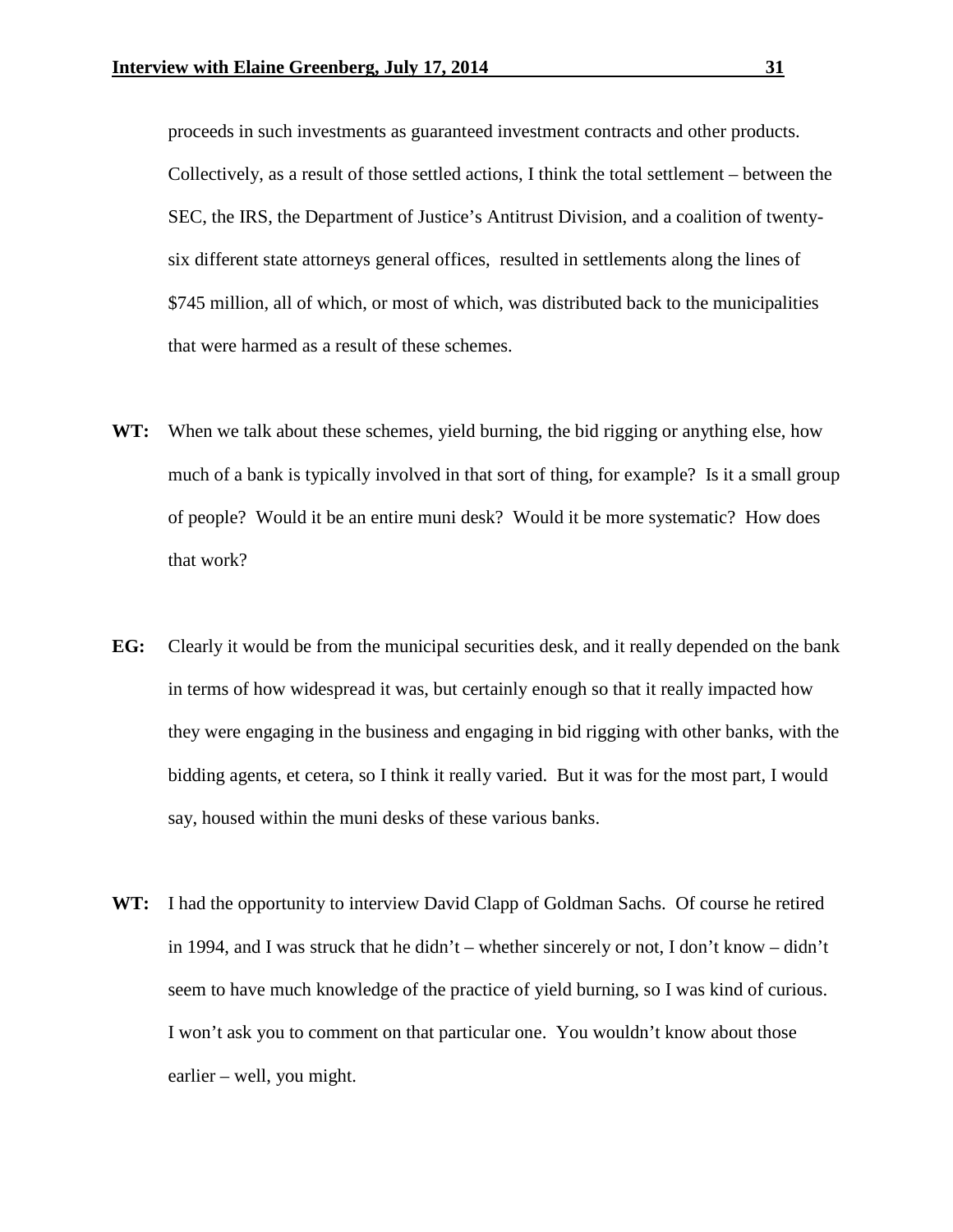- **EG:** For the earlier cases?
- **WT:** For the earlier yield burning cases.

**EG:** No.

- **WT:** I was looking, actually, at the statement that the SEC released when you left the SEC last year, and of course they listed a number of cases that you were able to bring as part of this special unit. So, maybe you could talk about what you view as the key accomplishments during your three, four years as the head of that unit.
- **EG:** Yes. We talked about the bid rigging cases, that was a significant accomplishment. We talked about Harrisburg, that was a case of first impression. Also, I think the case against the State of New Jersey that had to do with misrepresentations and omissions in connection with the sale of over \$26 billion worth of municipal bonds, where the SEC found that New Jersey fraudulently misrepresented and omitted to disclose material information regarding its underfunding of two of its main pension funds. And so that was the first time that the SEC ever brought an enforcement action against any state for anything, so that was really a case of first impression in terms of looking at the history of the SEC and how the SEC had never before sued a state for any sort of misconduct. That, I think, was a very significant action that we brought.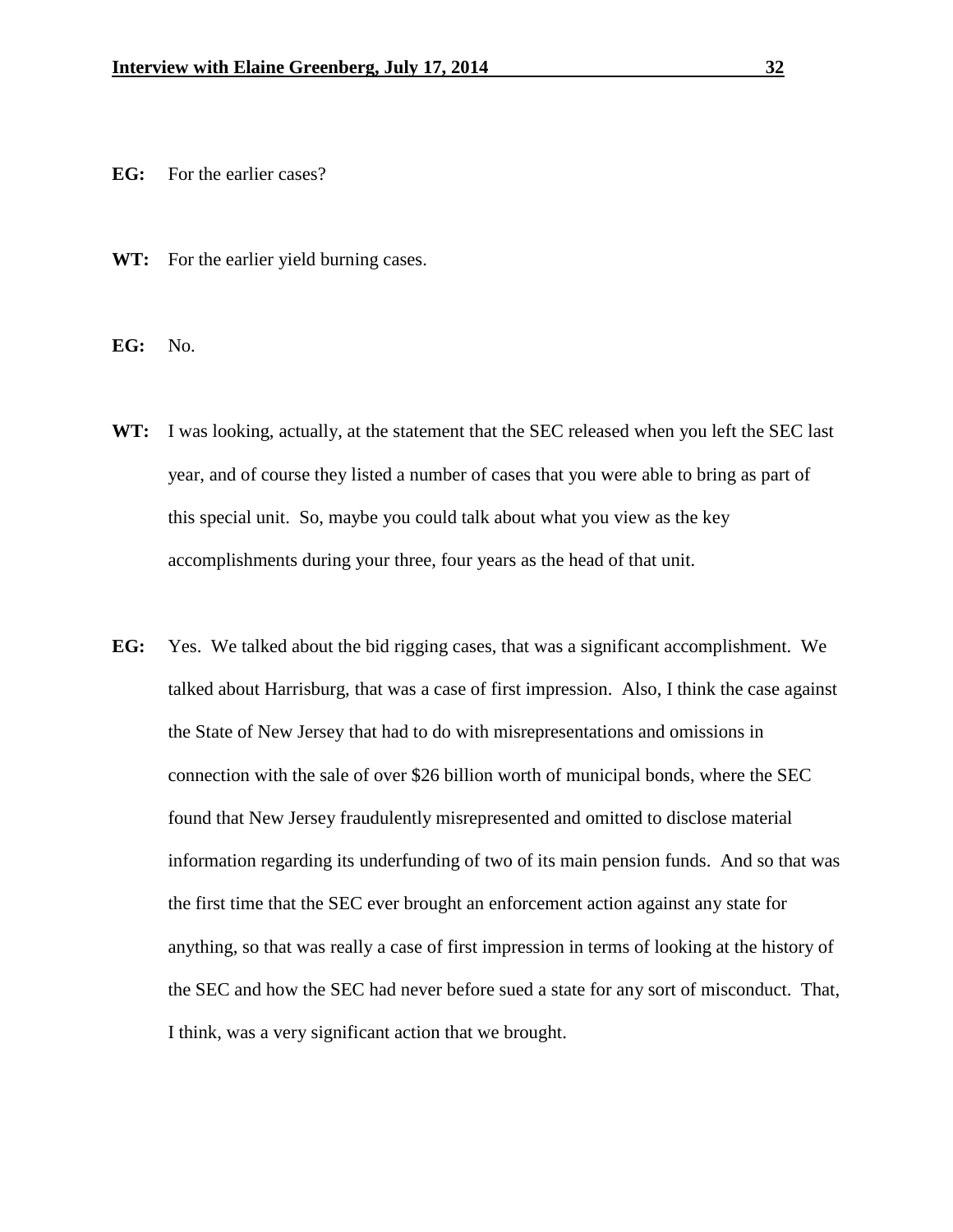Then that was followed on by action against the State of Illinois, again for misrepresenting the adequacy of its plan to fund its pensions. That was brought in March of 2013and was also a very significant case as well. Again, as I said before, the area of public pensions and the funding or not funding of public pensions is one where not only the SEC hasan interest, but others have also been focused on that particular problem.

I remember being involved in the FSOC, the Financial Stability Oversight Council report back in 2013. Their annual report actually highlighted the case that the SEC brought against the State of Illinois as being something that should be looked at and considered in terms of a systemic risk, that other states or municipalities out there can be the subject of significant financial stress as a result of pension fund liabilities that they have. And witness the city of Detroit, which filed for bankruptcy, in part because of huge pension liabilities that were outstanding that it owed to pensioners.

So the whole area of pension fund liabilities, what is owed to pension funds, what is owed to pensioners, how they get funded and what is ultimately disclosed to investors, which is what the SEC cares about, is really an area that has garnered widespread concern and attention both within the SEC and outside the SEC.

**WT:** We've been talking about municipal securities for quite some time, and I don't want to give the impression that that was necessarily all that you were doing over this entire period, so maybe you could tell a little bit about the balance between this specialty and the rest of your work.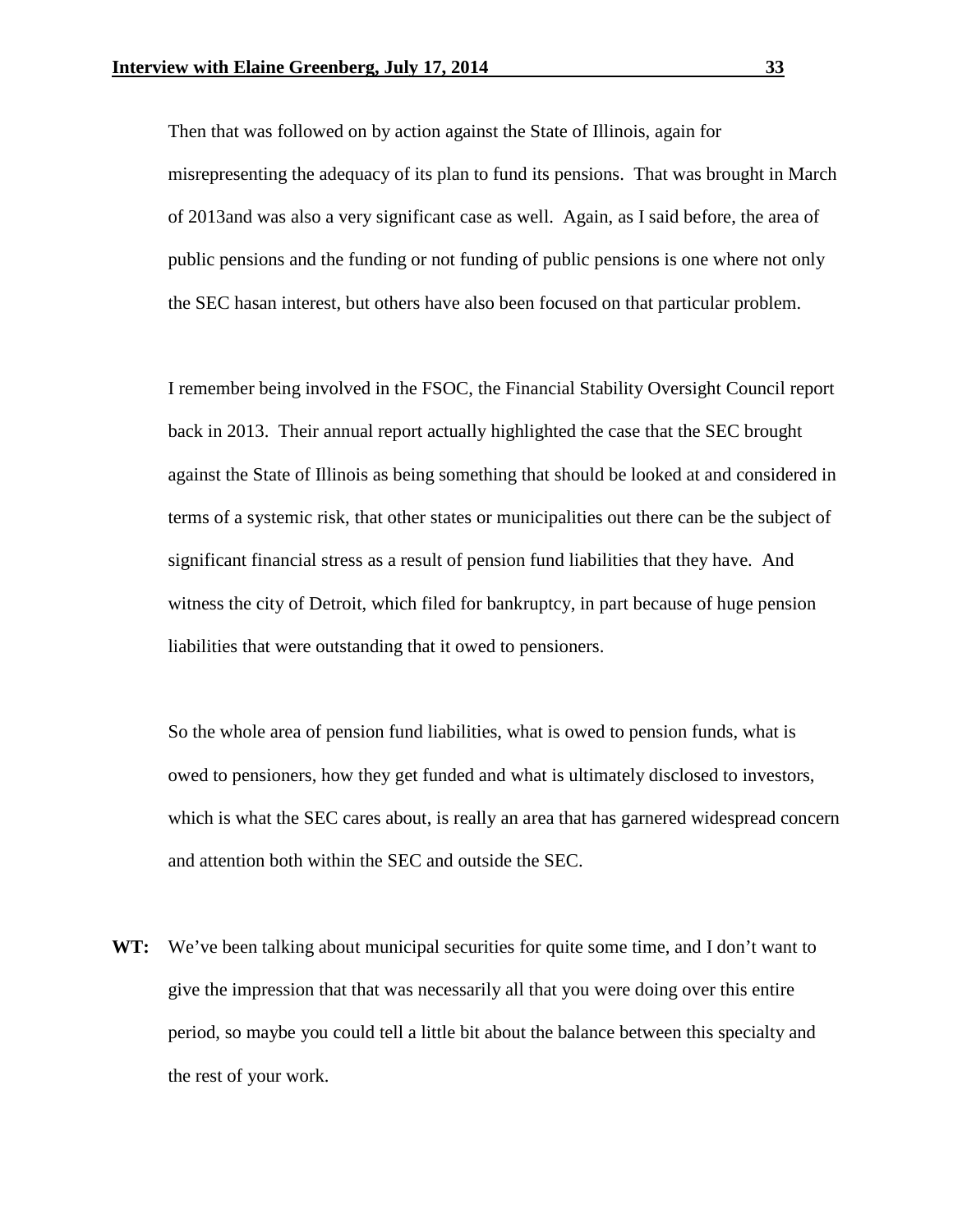**EG:** During at least the last three and a half years that I was serving as chief of the Municipal Securities and Public Pensions Unit, I was also serving in another senior officer role as being Associate Director for Enforcement for the Philadelphia office, and my time was split fifty-fifty between both roles. As Associate Director, I was overseeing the enforcement program for the mid-Atlantic region of the SEC and brought numerous cases in the area of corporate issuer disclosure, financial and accounting fraud.

One of the last cases that I ended up bringing in the area of corporate issuer disclosure was a case that we brought against BP back in November of 2012. The SEC pursued an action against this global oil and gas company and charged it with fraudulently misleading investors while its Deepwater Horizon rig was spilling oil into the Gulf of Mexico by significantly understating the flow rate in various reports that were filed with the SEC. So, that was a fairly significant action that I supervised and resulted in, I believe, the payment of the third largest penalty, at \$525 million, in SEC history. There was also a parallel action brought by the Department of Justice's Deepwater Horizon Task Force, so that was a fairly significant action that was brought in that area.

**WT:** How did that come to the Philadelphia office?

**EG:** It was just something that we looked into and determined to open an investigation on.

**WT:** Was BP in America situated in that area?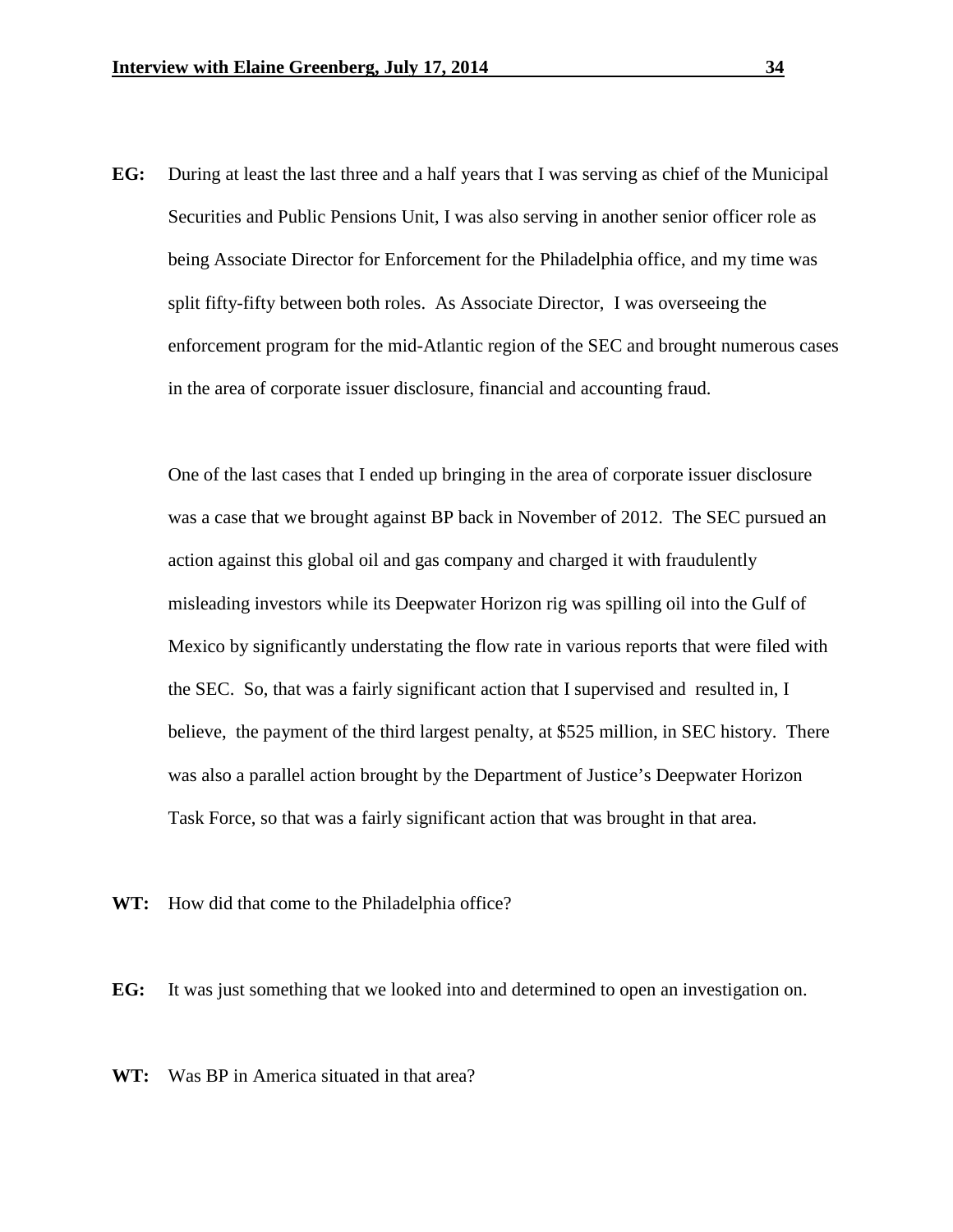- **EG:** Nope, it wasn't. What I'll have to say about my work at the SEC over the years is that it evolved from being work that was maybe focused in on a regional basis to one that was really more of a national practice, and I think it was a result of looking at who at the SEC, say in the Division of Enforcement, had the expertise, had the specialization, really understood the issues, that you could really pursue any investigation no matter where it would be based. For example, there were many insider trading cases that we brought that were not based in Philadelphia but were based in California or in New York. So, BP obviously is not headquartered in Philadelphia. But, over time, we brought cases that were not based within the four corners of the regional office's mid-Atlantic area. I think that was something that grew over time, and that the office really became one that had a national practice, I would say, versus just a strictly regional practice.
- **WT:** Are there any overarching trends in enforcement that you could point us to that are of particular interest, whether in enforcement policy or in things that you have to enforce against?
- **EG:** I do think that the whole specialization effort was really key to how the Enforcement Division goes about its work, and, again, it's in line with what I was saying about looking at people's expertise and capabilities as opposed to just being locked into where they are in the country and that certain cases should be brought in certain particular offices because that's where the conduct is. That still happens, obviously. It still could be looked at as the bread and butter of a lot of the regional offices, but sometimes in the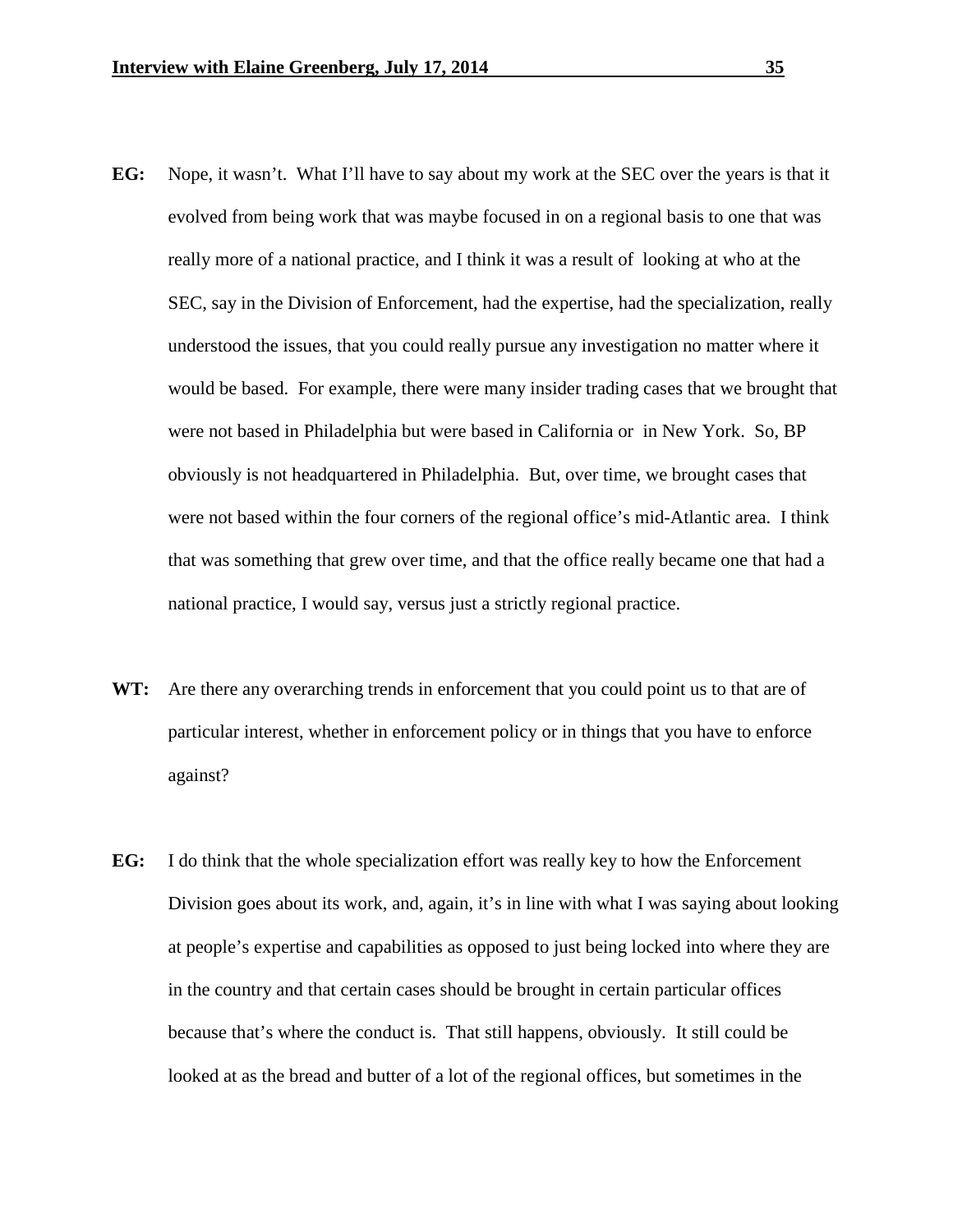more complex cases you're going to look at people who have the expertise, the understanding, to actually be successful in pursuing these types of enforcement actions. So I think that was all part of the view of specialization, to go and develop expertise in these areas, and then you're going to be better able to successfully pursue these investigations which are often complex and you need to really understand what the issues and the complexities are.

- **WT:** Did your work track some of the other trends that were happening in enforcement, such as all the corporate cases after 2002, Enron, of course, et cetera?
- **EG:** We had our range of cases that we brought. There were financial fraud cases, there were, again, insider trading cases. We had our referrals from our examination program, so those were regulated entity cases against broker-dealers, investment advisors and/or investment companies. So, as I would say, it really ran the full gamut of the types of investigations that you would contemplate the SECconducting.
- **WT:** There wasn't really a waxing and waning of certain kinds of cases over time?
- **EG:** It's interesting. I would say, when I look through the history of the cases that I've brought, there were certain times that happened. For example, you mentioned auction rate securities., and yes, people were focused in on bringing the auction rate securities cases during a limited period of time. But I think for the most part, looking at brokerdealer practices, investment advisor practices, insider trading, corporate disclosure and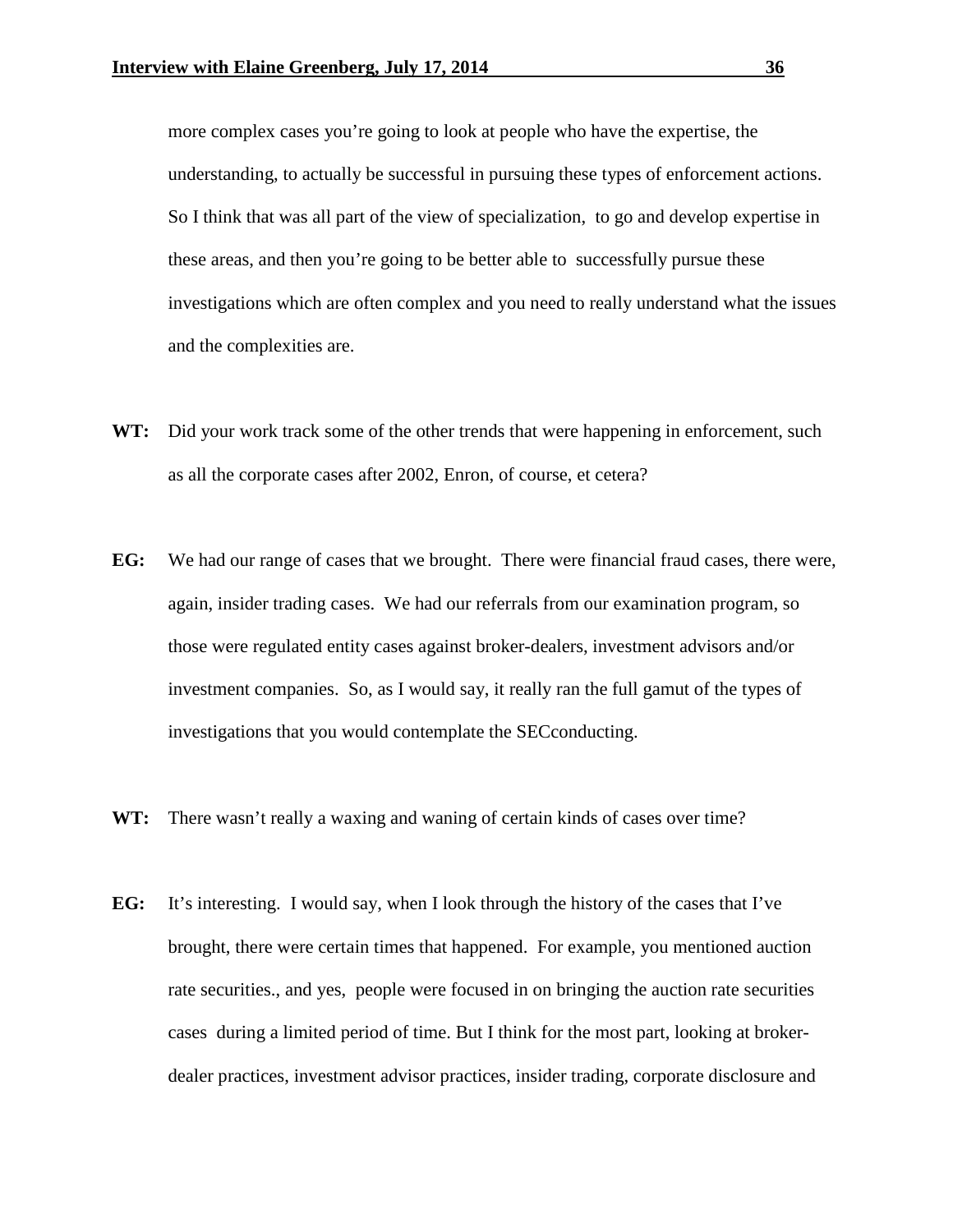fraud, over the years, there were some of all those types of cases within the full docket of what we were investigating. Also, not to forget market manipulation – that was also a large part.

I would say it was interesting, just as an observation, with regard to the post-Madoff world – after that occurred there were a lot of Ponzi scheme cases, for example, that we worked on. I think a lot of it was fallout from Madoff in that people, investors, unfortunately, were being victimized by Ponzi schemes, and started to ask more questions of the promoters of these schemes and maybe were asking to get their money out, and that exposed a lot more Ponzi schemes. So, depending on what was going on at that moment in time in the country with regard to the markets and whatever schemes were going on, I think sometimes did affect the types of cases that we would be investigating. That's one example. We had a plethora of Ponzi schemes in 2008 and 2009, after the Madoff case.

- WT: So are we missing anything big?
- **EG:** Missing anything big?

**WT:** Or small?

**EG:** Or small. I think that you covered, for the most part, the highlights at least of my tenure at the SEC. I will say that the creation of the Municipal Securities and Public Pensions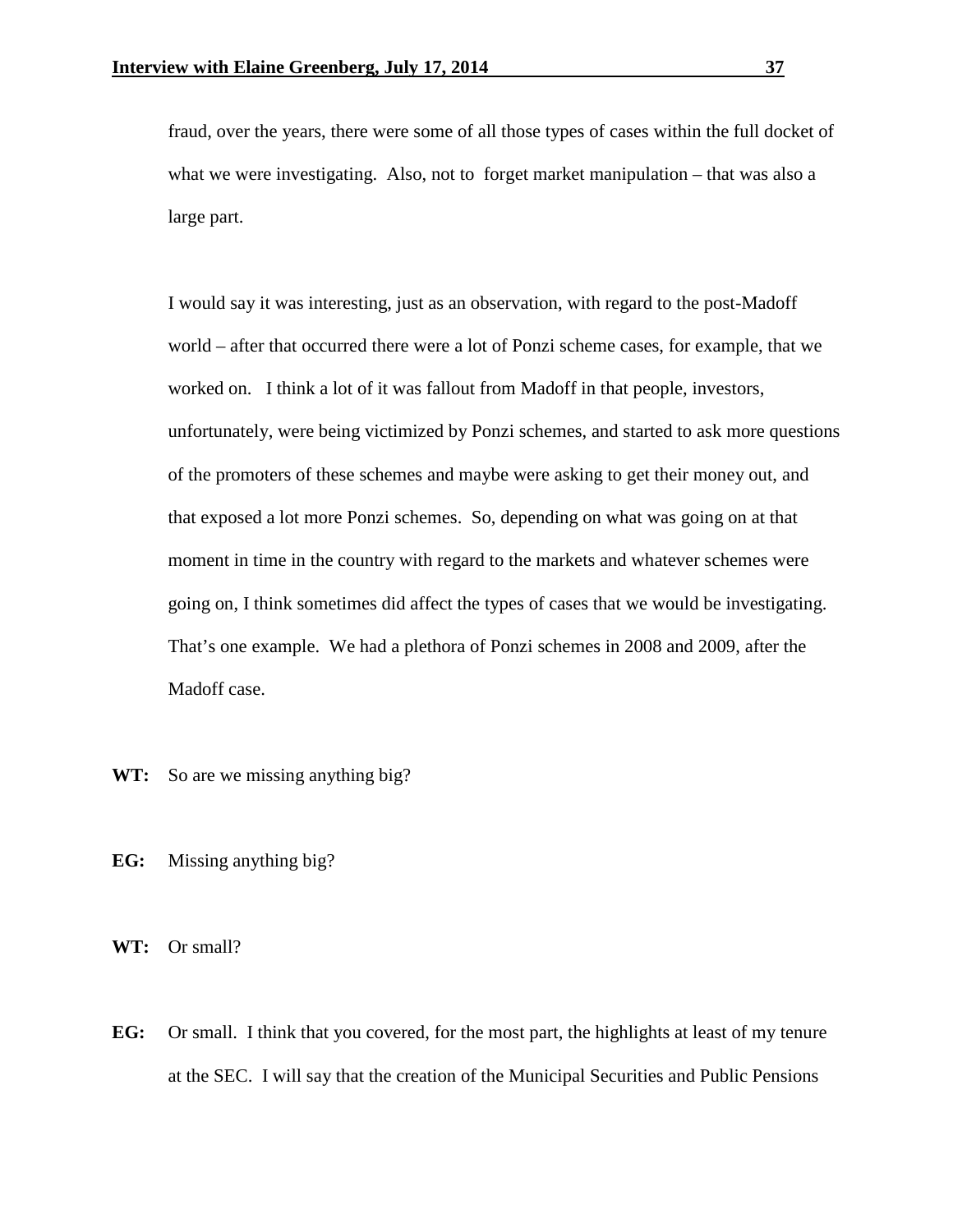Unit, for me, was really an extraordinary opportunity. When I set out to create the unit, we really wanted to pursue cases that would impact market behavior. I thought that was an important point to be made with regard to the unit – given the under-regulated nature of municipal securities, given the highly retail nature of the investor base – that in order to have an impact out there in the market you want to bring cases as an enforcement lawyer that will cause people to take notice and to hopefully change their behavior for the good. For example, you bring cases against a state like the State of New Jersey or the State of Illinois, hopefully the message that will send to other states, or other municipalities, will be to take notice because they don't want to be the next one to be sued by the SEC. All of that will, hopefully, serve as a deterrent to them, which in my view would be beneficial obviously to investors, because what it will do for the most part, is require is an enhancement of the disclosure.

The SEC is a disclosure-based agency, so many times if an issuer of municipal securities, for example, discloses all material information, the good, and the bad, that will typically satisfy the SEC in terms of assuring the SEC that there's no omission of a material fact, or there's no misrepresentation of material fact. So that is part of the effort. When you're in enforcement, you bring these cases, you want to have a high impact on the market, you want to try to affect market behavior, and I believe that's what I attempted to, and hopefully did achieve as the inaugural chief of that unit.

**WT:** So tell me, then, a little bit about leaving the SEC after 25 years, more than.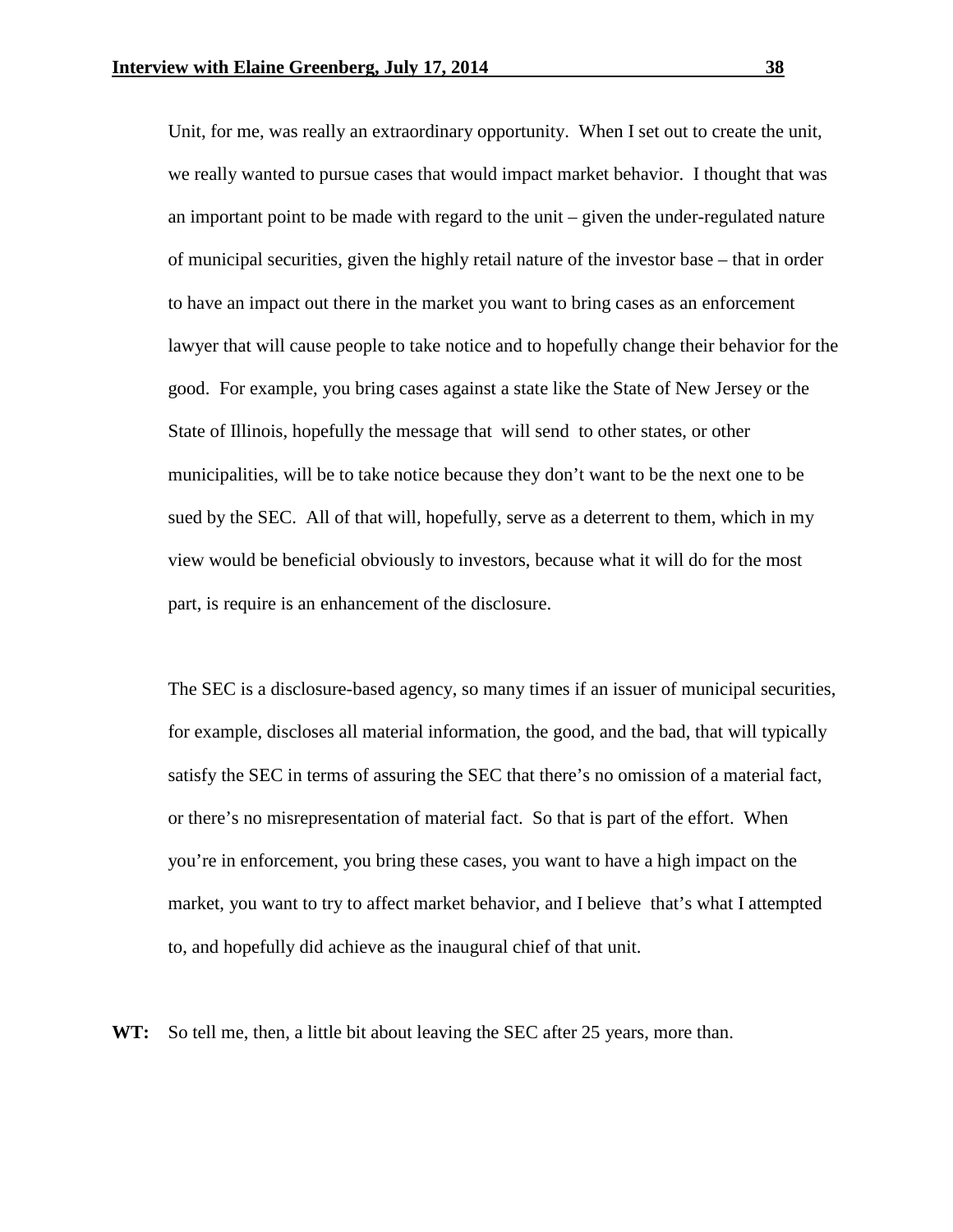**EG:** Yes, after 25 years, I determined to look for other opportunities in private practice. I had never been in private practice, never worked at a law firm or any other place but the SEC, and I thought after 25 years it was time to hand the reins over to my successors to continue with the Municipal Securities Unit – which they've done admirably since I've left – as well as to be in charge of the Philadelphia office enforcement program.

So here I am at Orrick, which I started last September, as a partner, and it's just a tremendous opportunity for me to see things from the other side and to help clients both achieve compliance with the securities laws, and assist them in any sort of regulatory cases that might come their way, to help defend them. So , for me, it's important to be able to be on the other side as a lawyer. You do look at problems from all different angles, and in some respects it's really just looking at the other side of the same coin, to be able to argue the other side as opposed to being the prosecutor. It's been a rewarding experience for me being here in private practice. Obviously being at the SEC for 25 years was a tremendous opportunity for me, and I was fortunate to have been involved in bringing some great cases, which I believe served to impact the market in a positive way, and I'm looking forward to this next phase of my career..

- WT: Are municipal securities the focus of your practice here?
- **EG:** So far it has been, but of course my practice is broader than that because I did continue to bring all sorts of enforcement actions up until the end of my tenure at the SEC. The municipal securities area has been keeping me quite busy. My former unit has been very